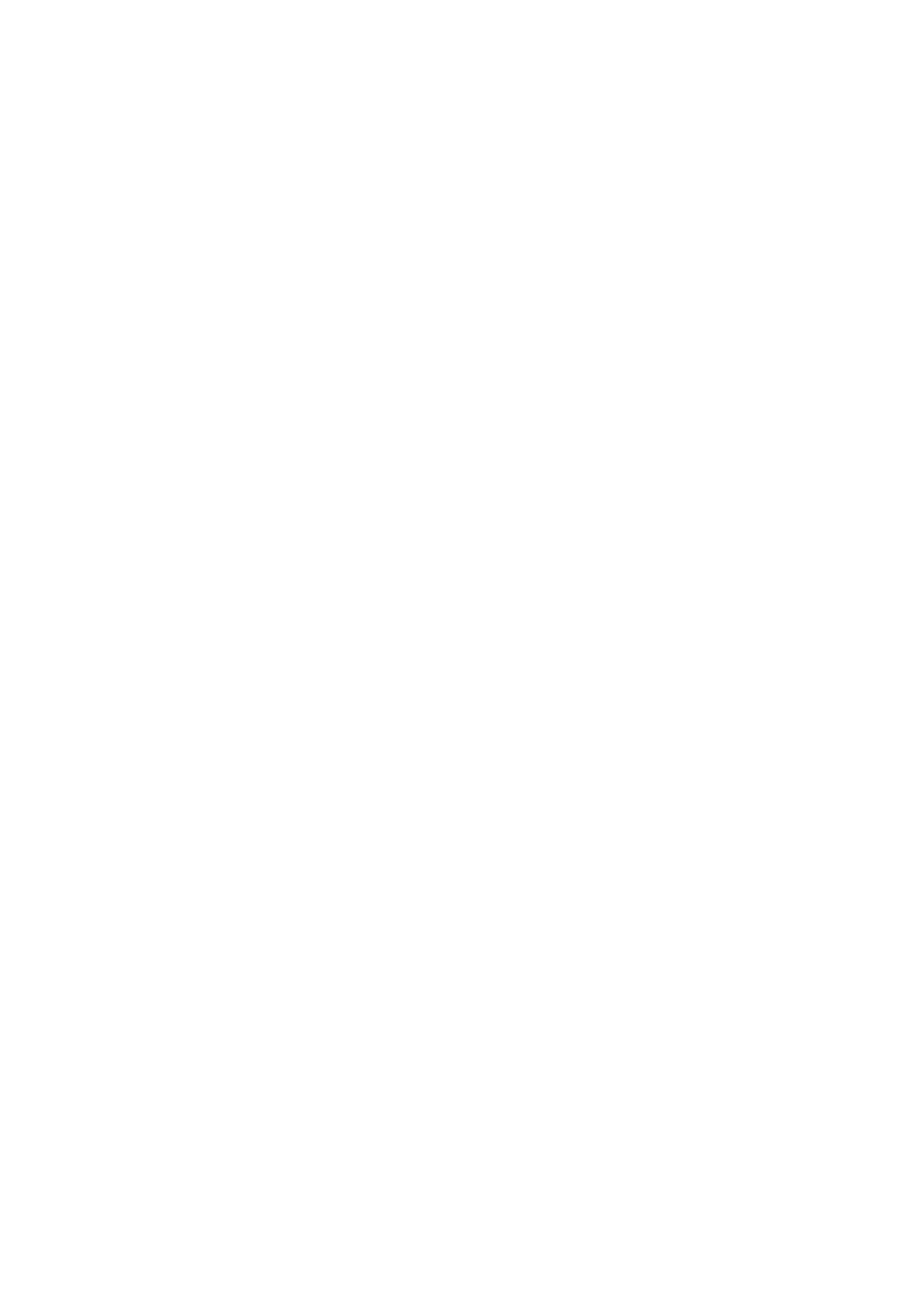

Ellan Vannin

# **ISLE OF MAN LOANS AC T 1974**

# **Index**

|    | Section                                                       | Page |
|----|---------------------------------------------------------------|------|
|    | <b>PART I</b>                                                 | 5    |
| 1  |                                                               |      |
|    | PART II - BORROWING POWERS OF GOVERNMENT                      | 5    |
| 3  |                                                               |      |
| 4  |                                                               |      |
| 5  |                                                               |      |
| 6  |                                                               |      |
| 7  |                                                               |      |
| 8  |                                                               |      |
|    | PART III - APPOINTMENT OF AGENTS                              | 7    |
| 9  |                                                               |      |
|    | <b>PART IV - ESTABLISHMENT OF A CONSOLIDATED LOANS FUND 8</b> |      |
| 10 |                                                               |      |
| 11 |                                                               |      |
|    | PART V – POWER TO LEND TO BORROWING AUTHORITIES               | 8    |
| 12 |                                                               |      |
|    | <b>PART VI - AUTHORISED SECURITIES</b>                        | 9    |
| 13 |                                                               |      |
| 14 |                                                               |      |
| 15 |                                                               |      |
| 16 |                                                               |      |
| 17 |                                                               |      |
| 18 |                                                               |      |
| 19 |                                                               |      |

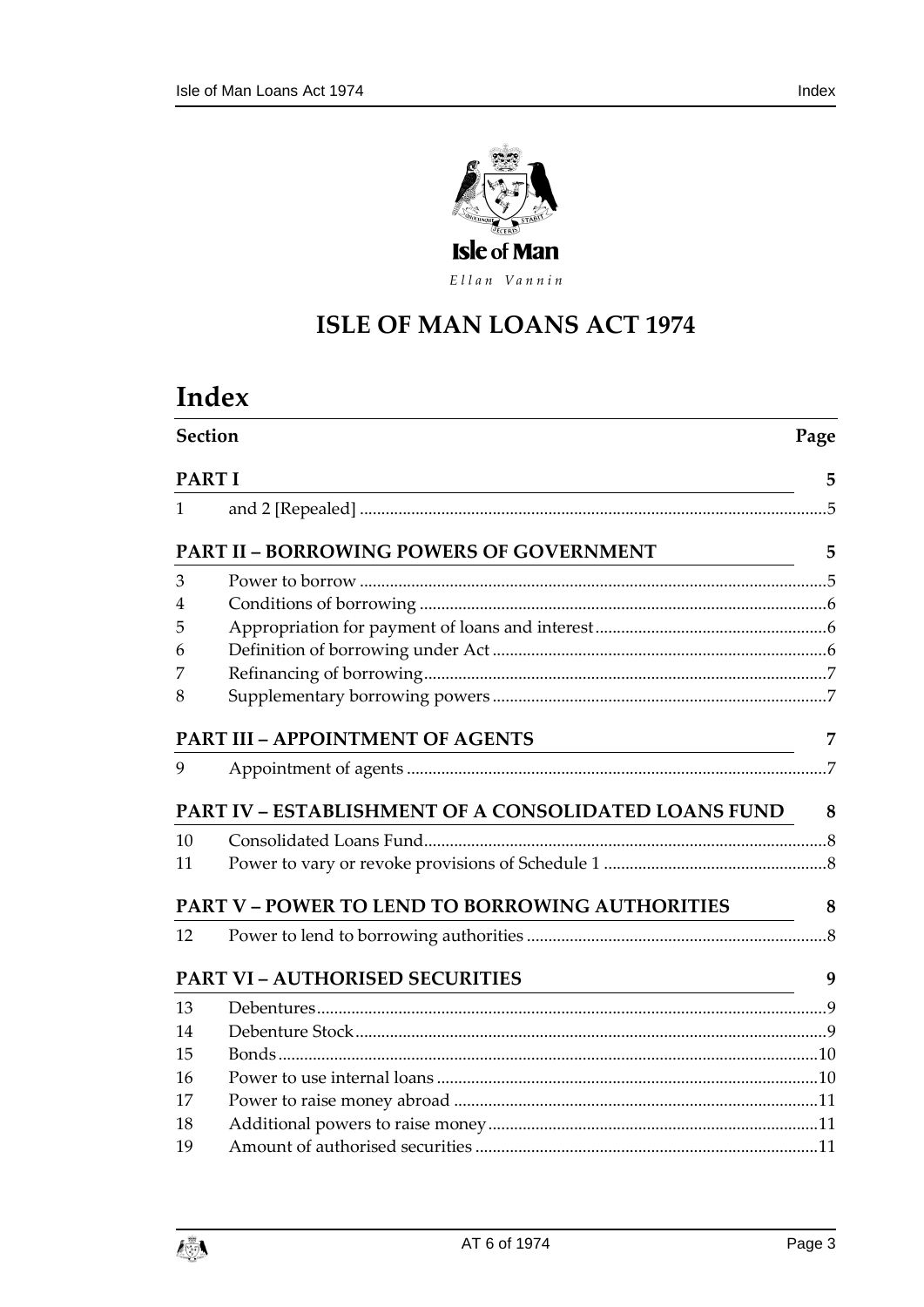|    | <b>PART VII - GENERAL</b>                                                | 11 |
|----|--------------------------------------------------------------------------|----|
| 20 |                                                                          |    |
| 21 |                                                                          |    |
| 22 |                                                                          |    |
| 23 |                                                                          |    |
| 24 |                                                                          |    |
| 25 |                                                                          |    |
| 26 |                                                                          |    |
| 27 |                                                                          |    |
| 28 |                                                                          |    |
| 29 |                                                                          |    |
| 30 |                                                                          |    |
| 31 |                                                                          |    |
| 32 |                                                                          |    |
| 33 |                                                                          |    |
| 34 |                                                                          |    |
| 35 | Declaration as to certain existing loans, and exemption from charges  16 |    |
| 36 |                                                                          |    |
| 37 |                                                                          |    |
|    | <b>SCHEDULE 1</b>                                                        | 17 |
|    | PROVISIONS RELATING TO CONSOLIDATED LOANS FUND                           | 17 |
|    | <b>GENERAL</b>                                                           | 19 |
|    | <b>APPENDIX I</b>                                                        | 30 |
|    | <b>SCHEDULE 2</b>                                                        | 36 |
|    | <b>GENERAL RULES</b>                                                     | 36 |
|    | <b>SCHEDULE 3</b>                                                        | 37 |
|    | <b>ENDNOTES</b>                                                          | 39 |
|    | <b>TABLE OF LEGISLATION HISTORY</b>                                      | 39 |
|    | <b>TABLE OF RENUMBERED PROVISIONS</b>                                    | 39 |
|    | <b>TABLE OF ENDNOTE REFERENCES</b>                                       | 39 |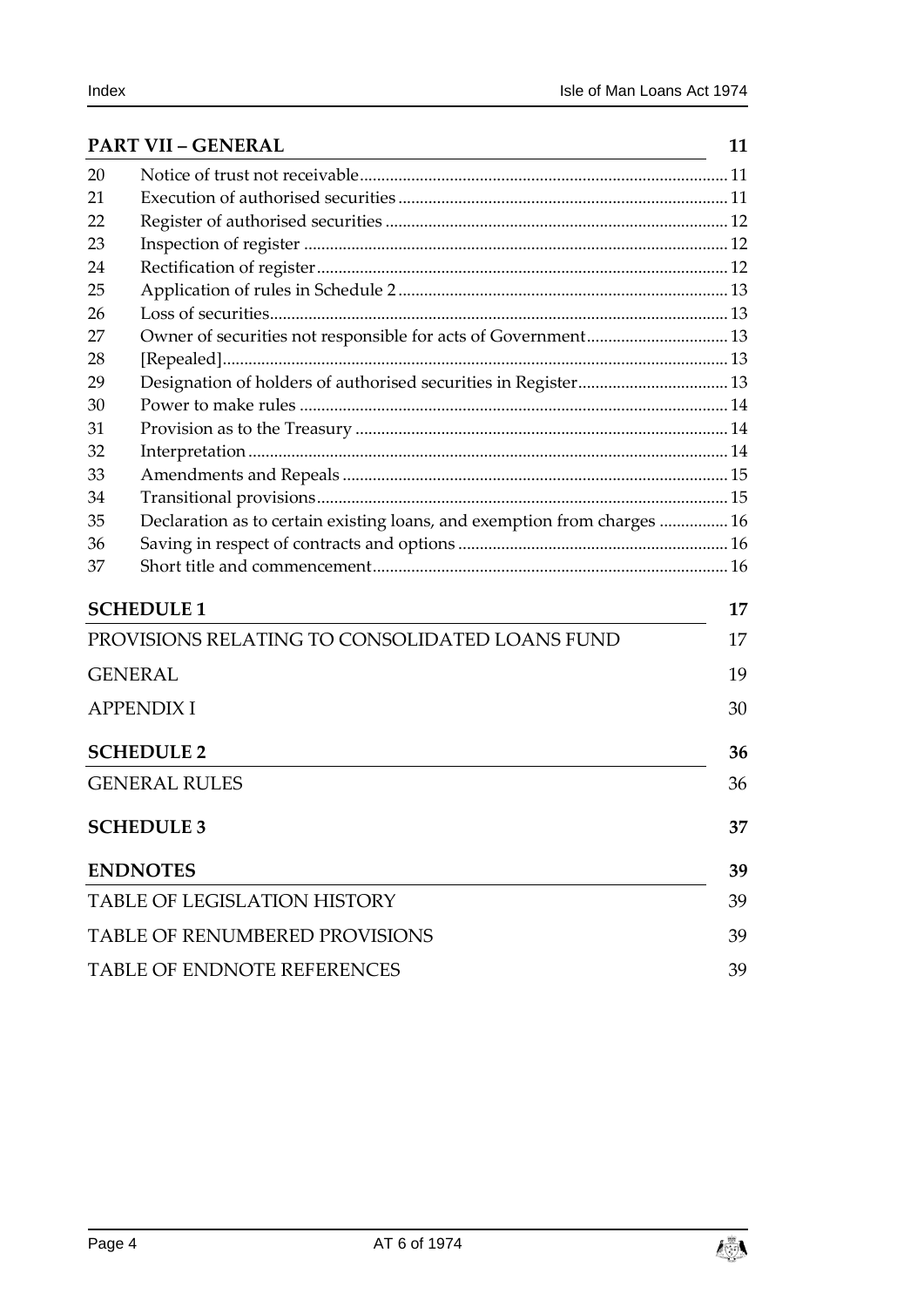

Ellan Vannin

# **ISLE OF MAN LOANS AC T 1974**

| Received Royal Assent: | 21 May 1974    |
|------------------------|----------------|
| Passed:                | 18 June 1974   |
| Commenced:             | 1 October 1974 |

**AN ACT** to provide for the establishment of a Consolidated Loans Fund; to widen the securities available for issue, to enable borrowing from Government by local and other authorities and to provide for the better securing of loans.

# **PART I**

#### <span id="page-4-2"></span><span id="page-4-1"></span><span id="page-4-0"></span>**1 and 2 [Repealed]**<sup>1</sup>

# **PART II – BORROWING POWERS OF GOVERNMENT**

#### <span id="page-4-3"></span>**3 Power to borrow**

#### [1958/2]

- (1) The Government may from time to time, with the approval of Tynwald, borrow such sums as may be so approved for all or any of the following purposes —
	- (a) paying off any incumbrances for the time being chargeable on real estate held in trust for Her Majesty for the public service of the Isle of Man or on the General Revenue or any part thereof;
	- (b) carrying into effect any public works or public purposes within the Isle of Man;
	- (c) carrying into effect any works or purposes without the Isle of Man being works or purposes which are designed or intended wholly or partly for the benefit of the Isle of Man and which would, if carried out in the Isle of Man, be there considered to be public works or public purposes;
	- (d) making loans to borrowing authorities for a purpose for which they are statutorily authorised to borrow, save, in the case of a local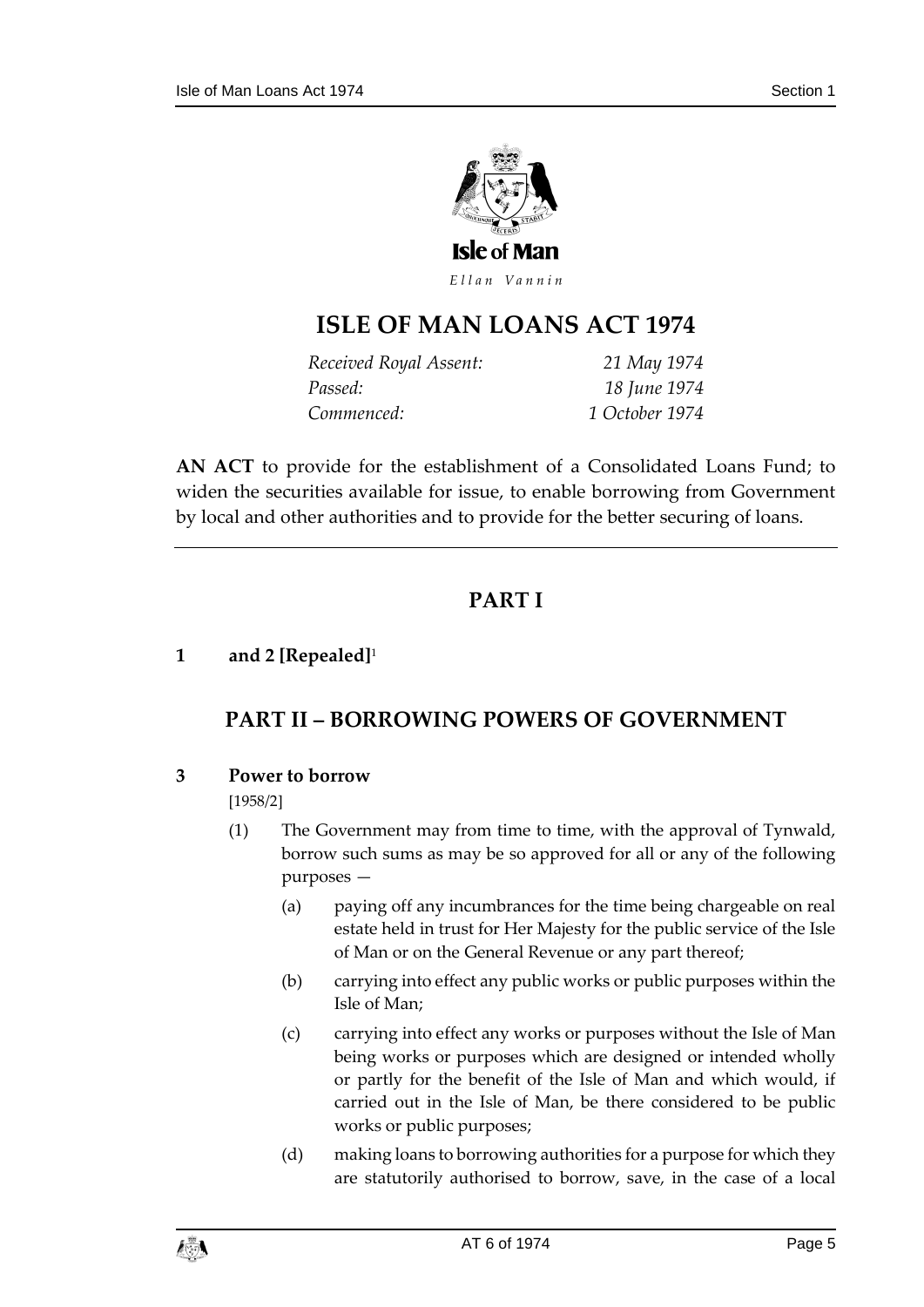authority, for the purposes of section 52 of the *Local Government Act 1985* (power of local authorities to borrow by way of temporary loan or overdraft) or, in the case of any other borrowing authority, where the making of such a loan is excluded by virtue of any enactment.**<sup>2</sup>**

- (2) Notwithstanding the preceding subsection, the Government may borrow in advance of requirements and in excess of loan sanctions such sums, not exceeding in the aggregate £50,000,000, as the Treasury may determine.**<sup>3</sup>**
- (3) If the Government borrows any sums under subsection (2), the Treasury must lay before Tynwald, as soon as practicable after any such sums have been borrowed, a report informing Tynwald of —
	- (a) the amount borrowed; and
	- (b) the purpose of the borrowing.**<sup>4</sup>**

#### <span id="page-5-0"></span>**4 Conditions of borrowing**

- (1) Sums borrowed under this Act may be borrowed by any of the following means —
	- (a) on an unsecured basis;
	- (b) on the security of
		- (i) real estate held in trust for Her Majesty, for the public service of the Isle of Man;
		- (ii) the General Revenue or any part thereof,

without affecting any previously existing charges on such estate or on the General Revenue; or

- (c) by means of authorised securities.
- (2) Sums borrowed under this Act must be repaid within such period as the Treasury may from time to time approve provided that such sums are repaid within 60 years from the date upon which such sums were originally borrowed. **5**

#### <span id="page-5-1"></span>**5 Appropriation for payment of loans and interest**

#### [1958/4]

The Government shall from time to time appropriate, out of the General Revenue, the sums required to pay the principal and interest of any loan borrowed under this Act in the manner set out in Schedule 1 to this Act.

#### <span id="page-5-2"></span>**6 Definition of borrowing under Act**

#### [1958/6]

The Government shall be deemed to borrow subject to the provisions of this Act whenever it raises a loan by the issue of authorised securities.

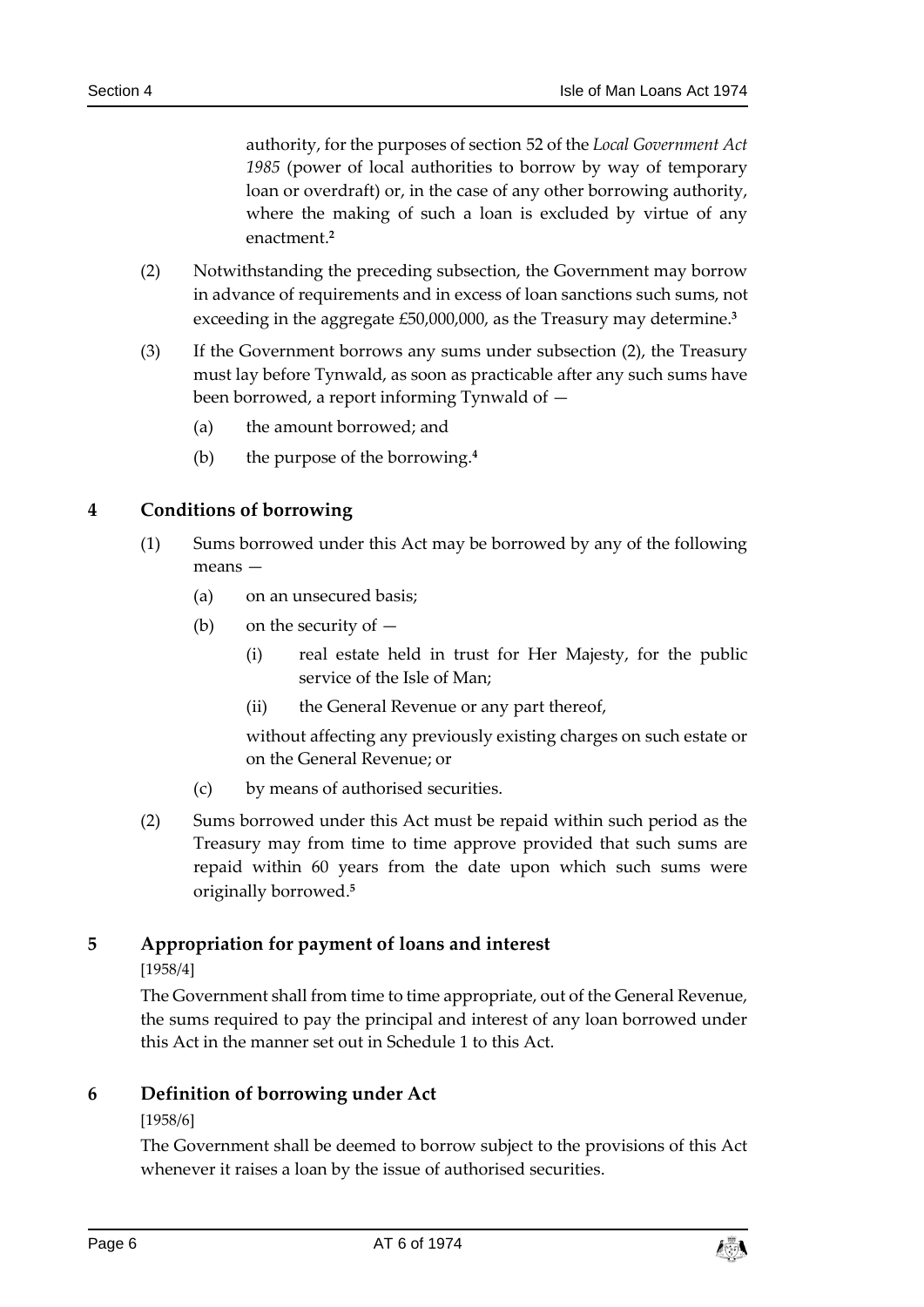#### <span id="page-6-0"></span>**7 Refinancing of borrowing**

(1) The Government may from time to time refinance any sums borrowed under this Act as the Government thinks fit, whether or not on the same terms or with the same lender.

This is subject to section 4(2).

(2) Government will report any refinancing of its borrowing under this Act in its annual audited accounts. **6**

#### <span id="page-6-1"></span>**8 Supplementary borrowing powers**

#### [1958/24]

The Government may, without the approval of Tynwald, borrow by way of temporary loan or overdraft, from a bank or otherwise, any sums which the Government may temporarily require —

- (a) for the purpose of defraying expenses of the Government pending the receipt of general revenue recoverable by the Government in respect of the period of account in which those expenses are chargeable and taken into account in the votes made by Tynwald for that period;
- (b) for the purpose of defraying expenses of the Government intended to be defrayed by a loan which the Government has been authorised to raise pending the raising of such loan.

# **PART III – APPOINTMENT OF AGENTS**

#### <span id="page-6-3"></span><span id="page-6-2"></span>**9 Appointment of agents**

[1958/5]

- (1) The Government may from time to time appoint agents for the purposes of issuing, managing, and paying the principal and interest of any loan borrowed under this Act, and otherwise for the purposes of this Act, or for any of the above-mentioned purposes, and may pay those agents such remuneration as the Treasury may allow.**<sup>7</sup>**
- (2) Where the Government appoint an agent for any purpose of this Act, anything required to be done by, to, or before the Government may, so far as the appointment of the agent allows, be done by, to, or before the agent.

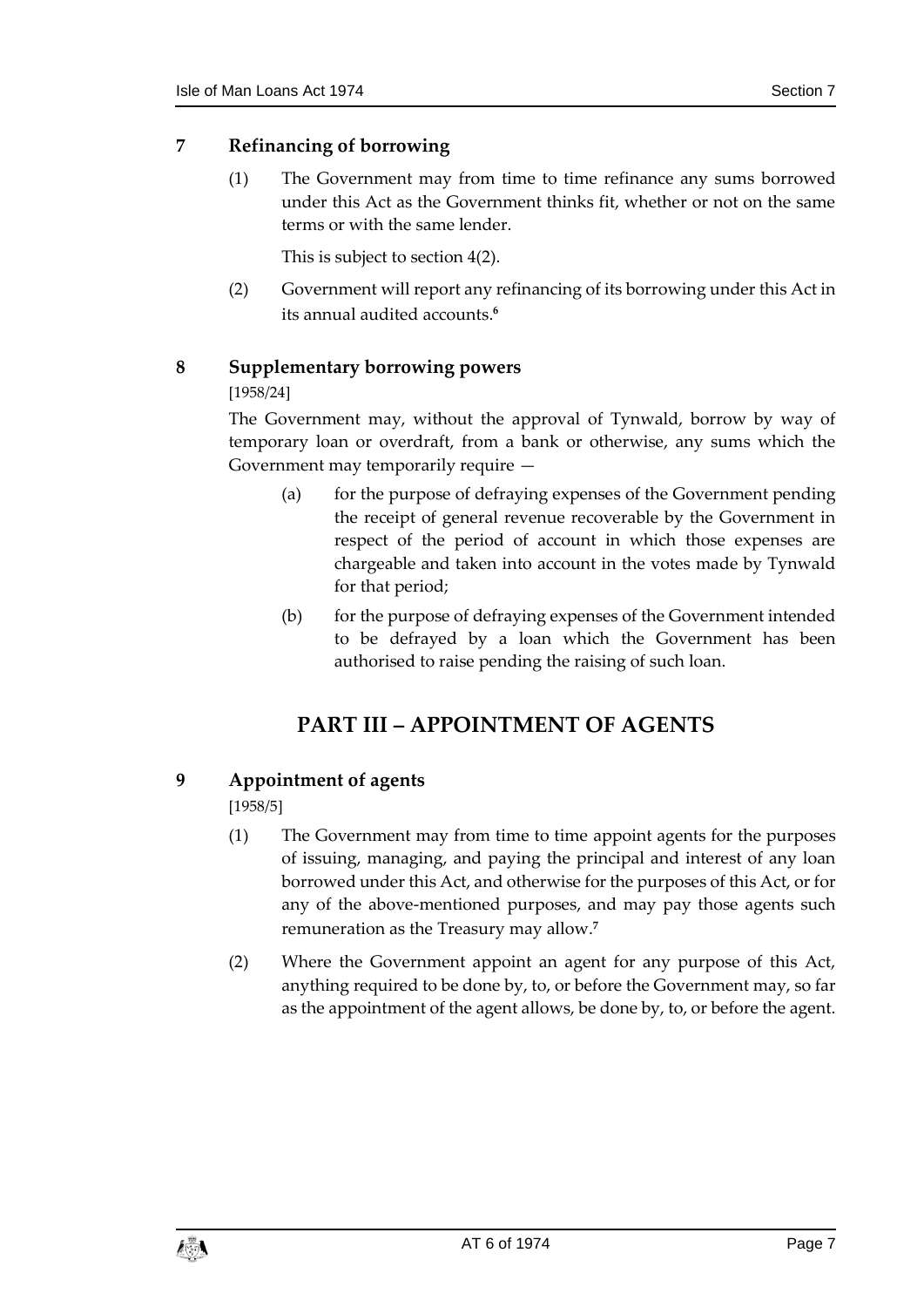# <span id="page-7-0"></span>**PART IV – ESTABLISHMENT OF A CONSOLIDATED LOANS FUND**

#### <span id="page-7-1"></span>**10 Consolidated Loans Fund**

- (1) The Government shall establish and operate a Consolidated Loans Fund (hereinafter in this Act called "the Fund") for defraying any expenditure which the Government is authorised by or under any enactment to meet out of moneys borrowed by the Government and for the repayment or redemption of debt.
- (2) The provisions of Schedule 1 to this Act shall have effect in relation to the Fund.

#### <span id="page-7-2"></span>**11 Power to vary or revoke provisions of Schedule 1**

- (1) The Treasury may, by order, modify Schedule 1 (provisions relating to consolidated loans fund) as it thinks fit, including modifying that Schedule, to ensure that the Fund is accounted for in accordance with proper practices.**<sup>8</sup>**
- (2) In this section "proper practices" means UK generally accepted accounting practices from time to time.
- (3) The Treasury may, by order, amend the definition of "proper practices" in subsection (2) to provide for different internationally accepted accounting practices from time to time.

Tynwald procedure for an order under this section – approval required. **9 10**

# <span id="page-7-4"></span><span id="page-7-3"></span>**PART V – POWER TO LEND TO BORROWING AUTHORITIES**

#### **12 Power to lend to borrowing authorities**

- (1) The Government may lend to any borrowing authority such money as the Government thinks fit to lend and the authority is authorised to borrow; and any money so lent shall be repaid to Government by the authority within the period prescribed for the repayment thereof in an agreement made under this section.
- (1A) Without prejudice to any borrowing power contained in any other Manx legislation, an entity falling within paragraph (a) of the definition of "borrowing authority" is authorised to borrow money under this section if it is for the purpose of the performance of its functions and such borrowing is approved by the Treasury.**<sup>11</sup>**
- (1B) A company falling within paragraph (b) or (c) of the definition of "borrowing authority" is authorised to borrow money under this section

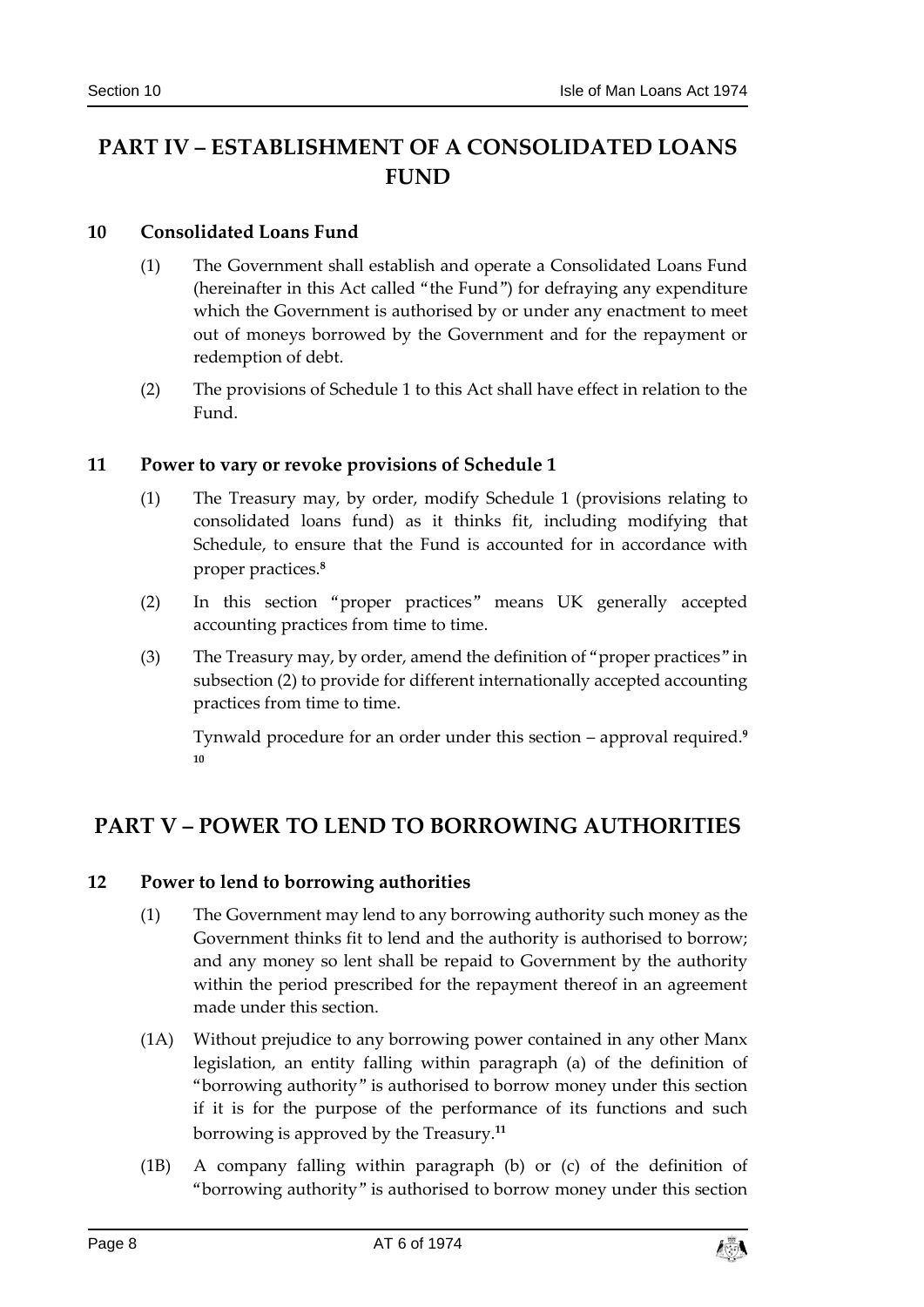if such borrowing is not contrary to that company's memorandum and articles of association.**<sup>12</sup>**

- (2) Any agreement under this section may be made by resolutions passed respectively by the Treasury and by the authority.**<sup>13</sup>**
- (3) Every sum borrowed by the Government for the purpose of this section must be repaid within one year after every sum borrowed by the borrowing authority is repaid to the Government.**<sup>14</sup>**
- (4) The Government shall be entitled to charge such rate of interest in respect of any particular loan under this section as may be agreed between the Government and the borrower:

Provided that the Government shall ensure, so far as it is practicable to do so, that, having regard to all the circumstances existing at the time the loan is made, the rate of interest agreed is such that no loss is incurred by the Government in respect of the loan.

# **PART VI – AUTHORISED SECURITIES**

#### <span id="page-8-1"></span><span id="page-8-0"></span>**13 Debentures**

[1958/7]

- (1) A debenture under this Act shall be an instrument taking effect as a deed, and charging the real estate held in trust for Her Majesty for the public service of the Isle of Man or the General Revenue with payment, as in the debenture mentioned, of the principal sum and interest therein specified.
- (2) The principal sum may be made payable to a person to be named therein, his executors, administrators, or assigns.
- (3) A debenture shall be transferable by writing in manner directed by the Government.

#### <span id="page-8-2"></span>**14 Debenture Stock**

[1958/8]

- (1) Debenture stock shall be of a nominal amount not exceeding the amount of money authorised to be raised by such stock, and shall, unless otherwise provided by the conditions of issue, be redeemable at par at the option of the Government at such times and upon such conditions as the Government may declare at the time of the issue thereof.
- (2) The title of any person to any share in debenture stock shall be evidenced by the entry of the name of such person as owner of such share in a register required to be kept under section 22 of this Act.
- (3) Debenture stock shall bear such rate of interest and be payable at such times as the Government may declare at the time of issue of the stock.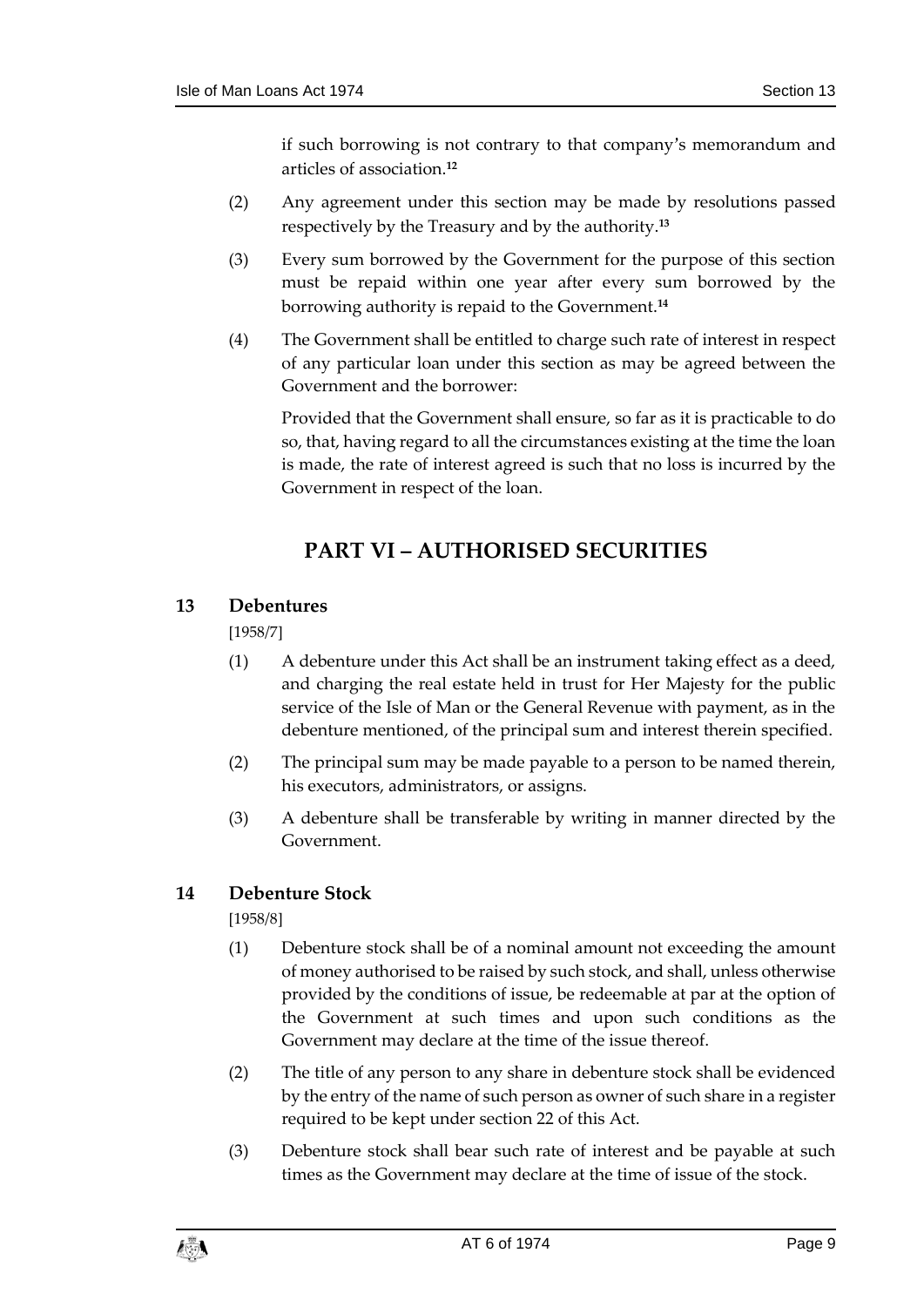- (4) Debenture stock and the interest thereon shall be a charge on the real estate held in trust for Her Majesty for the public service of the Isle of Man or on the General Revenue in the same manner as if it were a principal sum and interest charged thereon by deed.
- (5) Debenture stock shall have all the incidents of personal estate, and shall, subject to the provisions of this Act, be transferable by writing in manner directed by the Government.
- (6) The owner of any share in debenture stock shall not be entitled to require payment of the nominal amount of stock held by him, except at the time and upon the conditions declared by the Government at the time of the issue of such stock.
- (7) The conditions of issue of debenture stock shall be declared by the Government at the time of such issue, and a printed copy of such conditions shall be supplied to every owner of debenture stock requiring the same, and shall be entered in the register of such stock.

#### <span id="page-9-0"></span>**15 Bonds**

- (1) The powers of the Government under this Act to borrow may be exercised by the issue of bonds under this Act in addition to any other means by which such powers may be exercised.
- (2) A bond under this Act shall be an instrument taking effect as a deed, charging the real estate held in trust for Her Majesty for the public service of the Isle of Man or the General Revenue with payment, as in the bond mentioned, of the principal sum and interest therein specified.
- (3) The principal sum may be made payable to a person to be named therein, his executors, administrators, or assigns.
- (4) A bond shall be transferable by writing in manner directed by the Government.
- (5) A bond may be issued at such price as the Treasury may from time to time determine.**<sup>15</sup>**
- (6) The Government upon issuing a bond shall, as soon as may be thereafter, deliver, or cause to be delivered, to the person in whose favour the bond is issued a certificate (hereinafter referred to as a "bond certificate") in respect of that bond.
- (7) A bond certificate shall be *prima facie* evidence of the title of the person named therein to the bond therein specified.

#### <span id="page-9-1"></span>**16 Power to use internal loans**

The Government or any Statutory Body may pay into the Fund any moneys forming part of any other fund established for the repayment of debt, or as a reserve, or for the maintenance, or repair of property, or for superannuation of

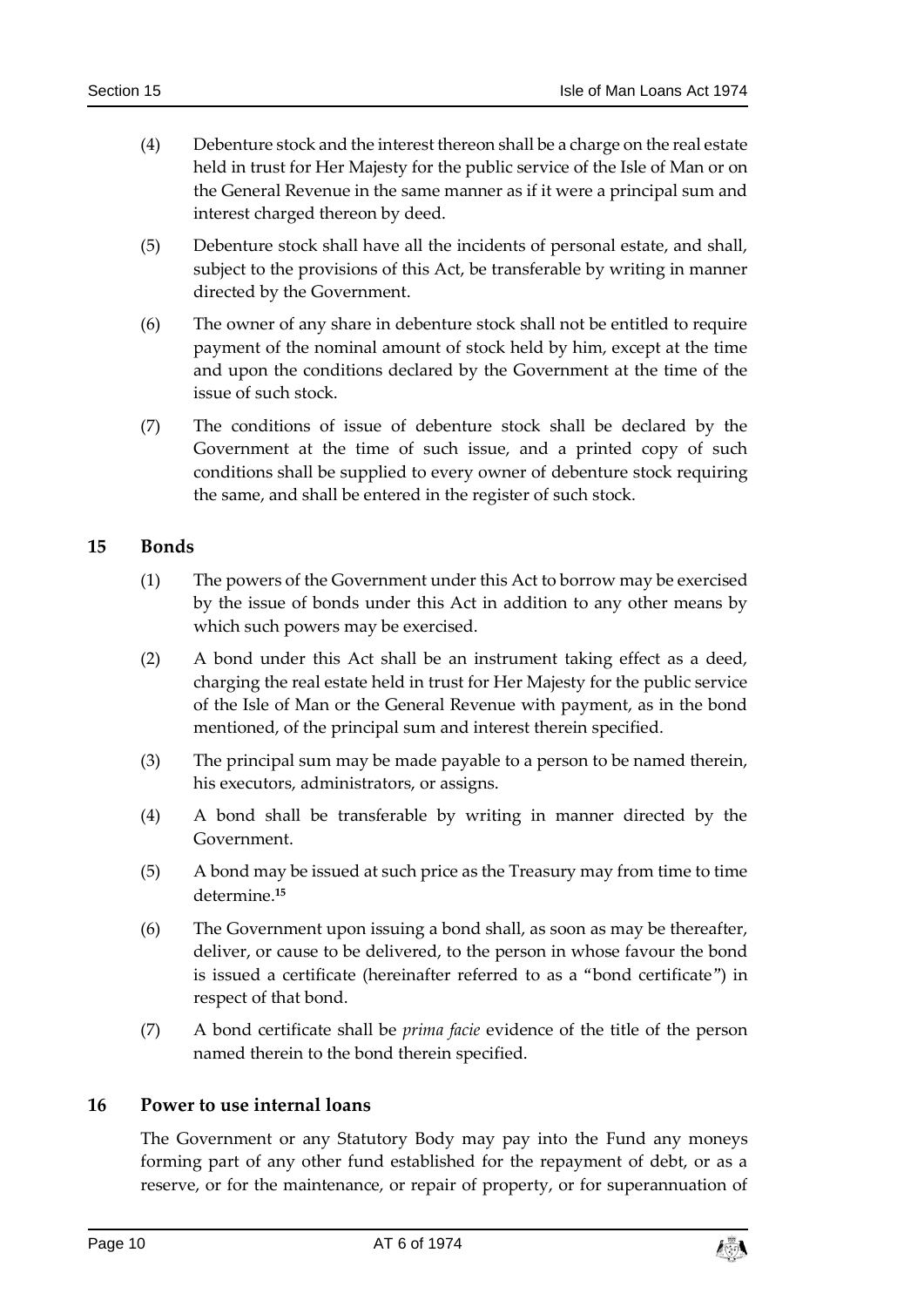staff, or for insurance, or otherwise for meeting future expenditure of a capital or non-recurring nature, or for any like purpose (in this part of this Act referred to as "the lending fund") and not for the time being required for the purposes for which the lending fund was established, and such moneys shall be deemed to be moneys borrowed by the Government within the meaning of this Act and shall be used in accordance with Schedule 1 to this Act.**<sup>16</sup>**

#### <span id="page-10-0"></span>**17 Power to raise money abroad**

Any method by which the Government are empowered under this Act to raise any money which they are authorised to borrow shall, notwithstanding anything in any Act, be deemed to include the raising of money by that method outside the British Islands or in any foreign currency.

#### <span id="page-10-1"></span>**18 Additional powers to raise money**

In addition to the modes of borrowing heretofore prescribed by this Act the Government may raise money —

- (a) for any purpose for which the Government is empowered to borrow;
- (b) in anticipation of the receipt of revenues,

by means of any other form of security which the Treasury may authorise from time to time.**<sup>17</sup>**

#### <span id="page-10-2"></span>**19 Amount of authorised securities**

<span id="page-10-3"></span>An authorised security under this Act may not be issued for a less sum than the prescribed sum.

# **PART VII – GENERAL**

#### <span id="page-10-4"></span>**20 Notice of trust not receivable**

#### [1958/10]

No notice of any trust expressed, implied or constructive shall be received by the Government or by an officer or agent of the Government in relation to any authorised security issued under this Act.

#### <span id="page-10-5"></span>**21 Execution of authorised securities**

#### [1958/15]

Every authorised security issued under this Act, and any alteration, amendment or extension thereof, shall be deemed to be well executed if signed by the Chief Financial Officer (whose signature may be by means of facsimile signature).**18**

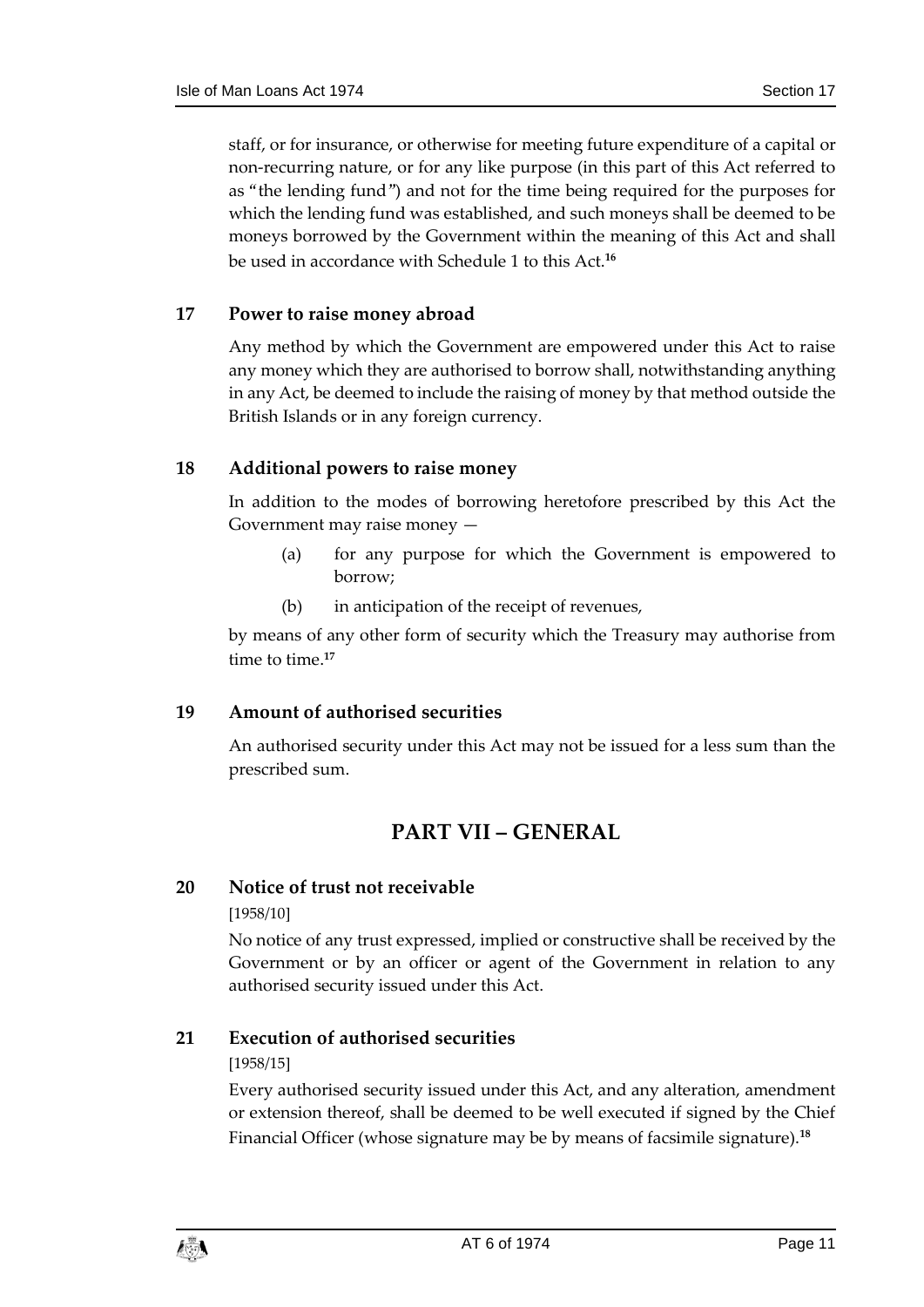#### <span id="page-11-0"></span>**22 Register of authorised securities**

[1958/16]

- (1) If the Government issue authorised securities under this Act, the Government shall cause a register or registers of such securities to be kept by a registrar or registrars in one or more book or books, and there shall be entered in each register —
	- (a) the names and addresses and the descriptions of owners for the time being of every such security, with a statement of the securities held by each person registered; and
	- (b) the date at which the name of any person was entered in the register in respect of any such security.
- (2) A register under this section shall be evidence of any matters by this Act directed or authorised to be inserted therein.
- (3) A register under this section may be kept in the United Kingdom in accordance with the provisions of section 6 of the Isle of Man Loans Act 1880 (an Act of Parliament).

#### <span id="page-11-1"></span>**23 Inspection of register**

[1958/17]

Any person may inspect a register at any reasonable time upon payment of the prescribed fee and shall be entitled to obtain from the registrar copies or extracts certified by him to be true copies or extracts of such register, upon payment of the prescribed fee and any copy or extract so certified shall be admissible in evidence.

#### <span id="page-11-2"></span>**24 Rectification of register**

[1958/18]

- (1) If the name of any person is without sufficient cause entered in or omitted from a register, or if default is made or unnecessary delay takes place in making any entry in such register, the person aggrieved may apply to the court for an order that the register may be rectified.
- (2) The court may either refuse the application with or without costs to be paid by the applicant, or may, if satisfied of the justice of the case, whether there has or has not been any default on the part of the registrar, make an order for the rectification of the register, and make such order as to the payment of the costs of the application or of damages to the person aggrieved as to the court may seem just.
- (3) The court may, in any proceeding under this section, decide any question relating to the title of any party to such proceeding to have his name entered in or omitted from the register, and generally any question which it may be necessary or expedient to decide for the rectification of the register.

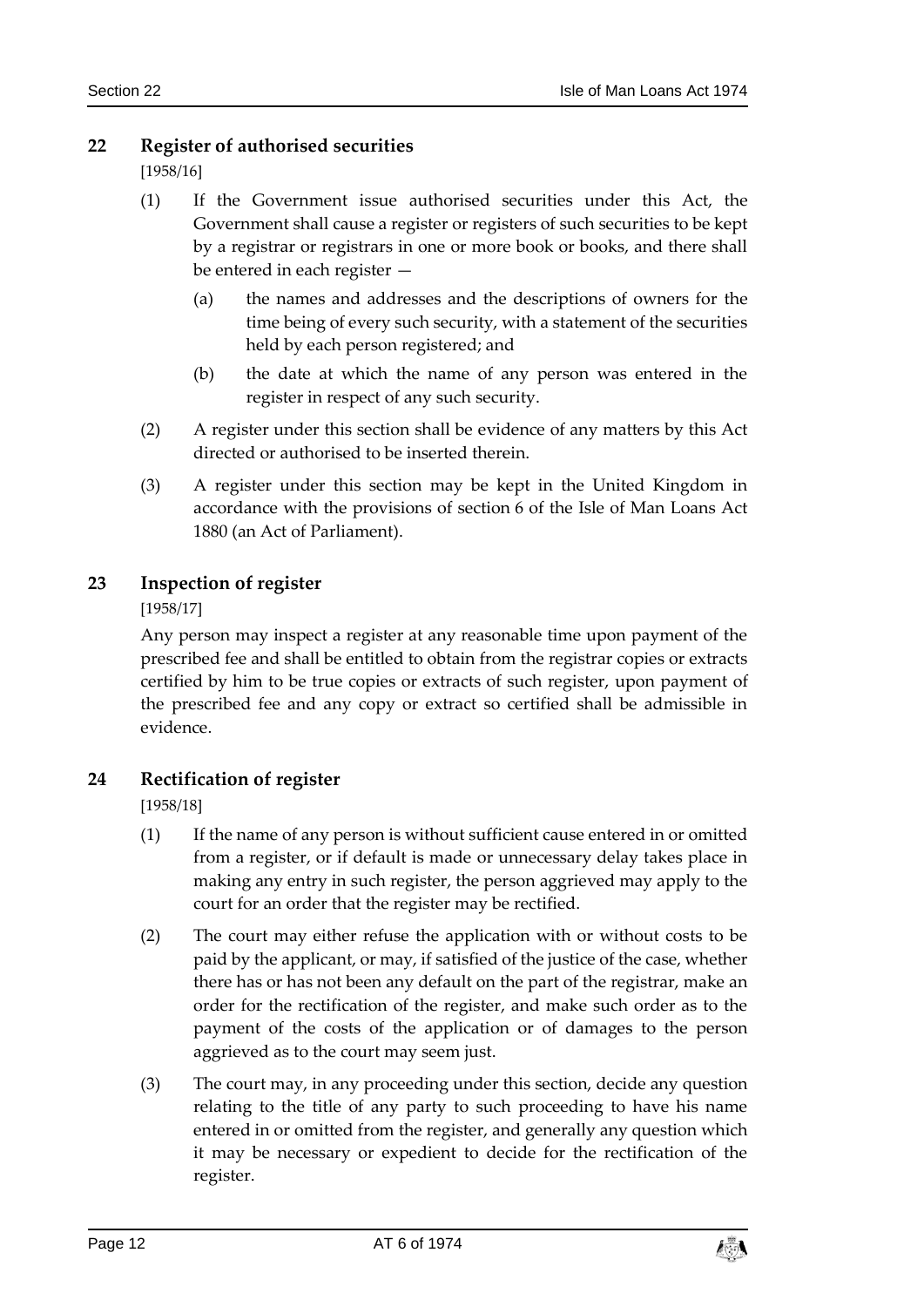(4) The court for the purpose of this section means the Civil Division and the jurisdiction by this Act given to the Civil Division may be exercised in a summary manner by any Deemster in chambers or otherwise.**<sup>19</sup>**

#### <span id="page-12-0"></span>**25 Application of rules in Schedule 2**

#### [1958/20]

The general rules in Schedule 2 to this Act with respect to the transfer and transmission of authorised securities shall have the same force as if they were enacted in the body of this Act.

#### <span id="page-12-1"></span>**26 Loss of securities**

#### [1985/23]

If any authorised security issued under this Act is lost, mislaid or destroyed, the Government shall, on such indemnity being given as the Treasury may require, and on payment of the expense of the issue, issue fresh security in the place of the security so lost, mislaid or destroyed.**<sup>20</sup>**

# <span id="page-12-2"></span>**27 Owner of securities not responsible for acts of Government**

[1958/11]

A person advancing any money to the Government and receiving in consideration of such advance any authorised security under this Act shall not be bound to inquire into the application of the money advanced, or be in any way responsible for the non-application or misapplication thereof.

#### <span id="page-12-3"></span>**28 [Repealed]**<sup>21</sup>

#### <span id="page-12-4"></span>**29 Designation of holders of authorised securities in Register**

[DCCA 1968/77 (P)]

- (a) Where the holder of an amount of any authorised security occupies an office or official position, his official description may be entered in the register in lieu of his name, and where in relation to an amount of an authorised security of any description any such official description is so entered, an instrument of transfer and an instrument containing directions with respect to the payment of interest on that amount shall if executed by the person for the time being occupying that office or position be as effectual as if his name were entered as the holder of that amount.
- (b) The entry in the register of the official description of the holder of an office or official position shall not be deemed to constitute notice, expressed, implied or constructive, of the existence of any trust in connection with the authorised security to which it relates.
- (1) Notwithstanding anything in subsection (1) of this section, the Government shall not be required —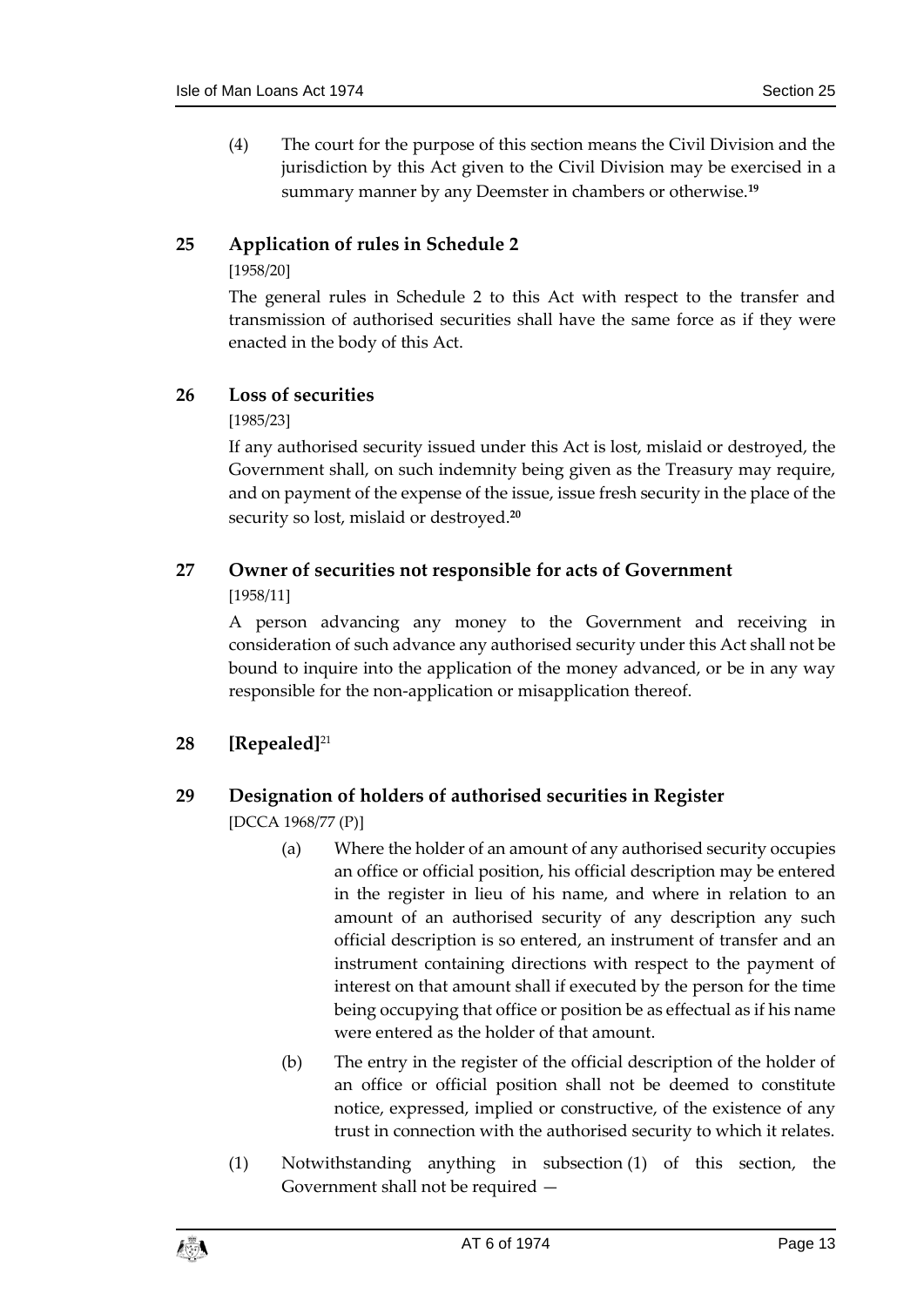- (a) to enter in the register any designation or description which appears to them unreasonably long or elaborate; or
- (b) to enter in the register both the name of a holder of an authorised security and any such official description as could under subsection (1) of this section be so entered in lieu of his name.
- (2) In this section, "register" means a register of authorised securities required to be kept under section 22 of this Act.

#### <span id="page-13-0"></span>**30 Power to make rules**

[1958/21]

- (1) The Treasury may from time to time make such rules as the Treasury thinks fit with respect to the following matters —
	- (a) the registry of authorised securities, the mode of transferring authorised securities, the fees, if any, to be charged in respect of registry and otherwise in respect of any authorised security issued under this Act; and
	- (b) with respect to any matter or thing required for the purposes of carrying into effect this Act and not inconsistent therewith.**<sup>22</sup>**
- (2) The Treasury may also by such rules as aforesaid add to, rescind or alter any general rules in Schedule 2 hereto.**<sup>23</sup>**
- (3) Any rules made by the Treasury in pursuance of this section shall have the same force as if they were enacted therein.**<sup>24</sup>**
- (4) Rules made, added to, rescinded, or altered in pursuance of this section shall not affect any securities issued in respect of any loan the date of which is prior to the date of such making, addition, rescission or alteration.

#### <span id="page-13-1"></span>**31 Provision as to the Treasury**

[1958/25]

Anything authorised by this Act to be done by the Government may be done by the Treasury, and if a written document is required, may be done by a document under the hand of an officer authorised in writing by the Treasury.**<sup>25</sup>**

#### <span id="page-13-2"></span>**32 Interpretation**

In this Act, except where the context otherwise requires, the following expressions shall have the meanings hereby respectively assigned to them —

"**authorised security**" means any debenture stock, debenture or other security which the Government are for the time being authorised to grant, create or issue, or upon, or by means of which the Government are for the time being authorised to raise money;

#### "**borrowing authority**" means —

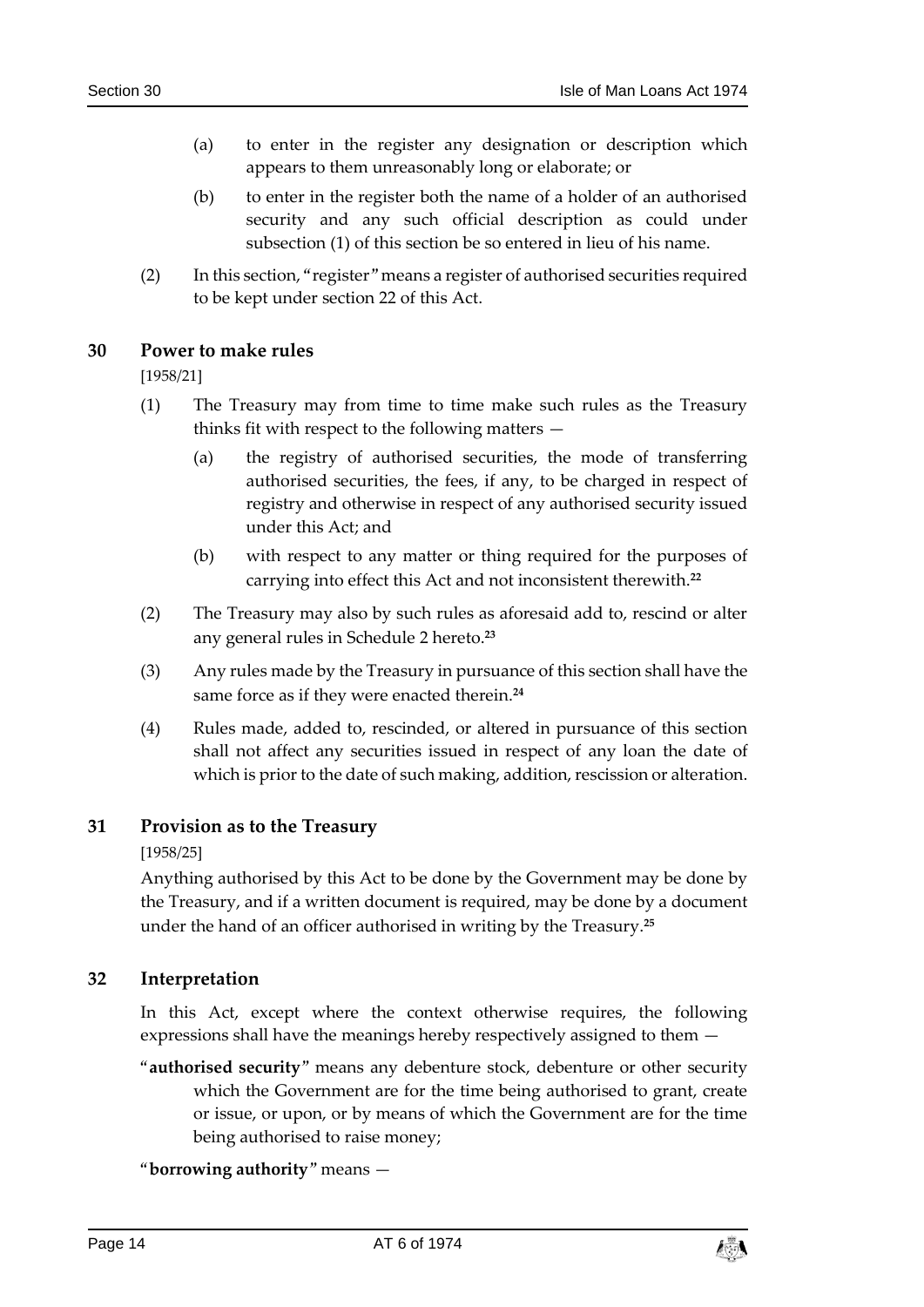- (a) a Department, a Statutory Board, a local authority, Housing Committee and any other public body statutorily authorised to borrow;
- (b) any company, more than half of the equity share capital of which is beneficially owned by one or more Departments or by a Statutory Board or is otherwise held by or in trust for the Government; and
- (c) any company that is a subsidiary of a body referred to in paragraph (b); **26**
- "**debenture stock**" includes registered stock;
- "**executors and administrators**" includes successors;
- "**General Revenue**" means the General Revenue of the Isle of Man;
- "**Housing Committee**" means a Committee established by an Order of the Isle of Man Local Government Board made under the *Housing Act 1965*;
- "**prescribed**" means prescribed by order of the Treasury or by rules made by the Treasury;**<sup>27</sup>**
- "**registrar**" and "**registrars**" means a registrar or registrars appointed by the Treasury;**<sup>28</sup>**
- "**Statutory Body**" means a Department, a Statutory Board and any other body which the Treasury, with the approval of Tynwald, shall by Order declare to be a Statutory Body for the purposes of this Act.**<sup>29</sup>**

#### <span id="page-14-0"></span>**33 Amendments and Repeals**

- (1) The enactments specified in the first column of Part I of Schedule 3 hereto shall have effect subject to the amendments set out in the second column of that Part.
- (2) [Repealed]**<sup>30</sup>**
- (3) Without prejudice to the provisions of subsection (2) of this section, any power conferred upon Government by any enactment in force on the coming into force of this Act to borrow money under the provisions of the *Isle of Man Loans Act 1958* for any purpose specified in that enactment shall be construed as a like power to borrow money under the provisions of this Act for any such purpose.

#### <span id="page-14-1"></span>**34 Transitional provisions**

(1) Without prejudice to any other provisions in this Act contained, any money borrowed, or deemed to have been borrowed, by Government under, or in pursuance of, the *Isle of Man Loans Act 1958* and which remains undischarged at the coming into force of this Act shall be deemed to have been borrowed under, or in pursuance of, this Act and any act done in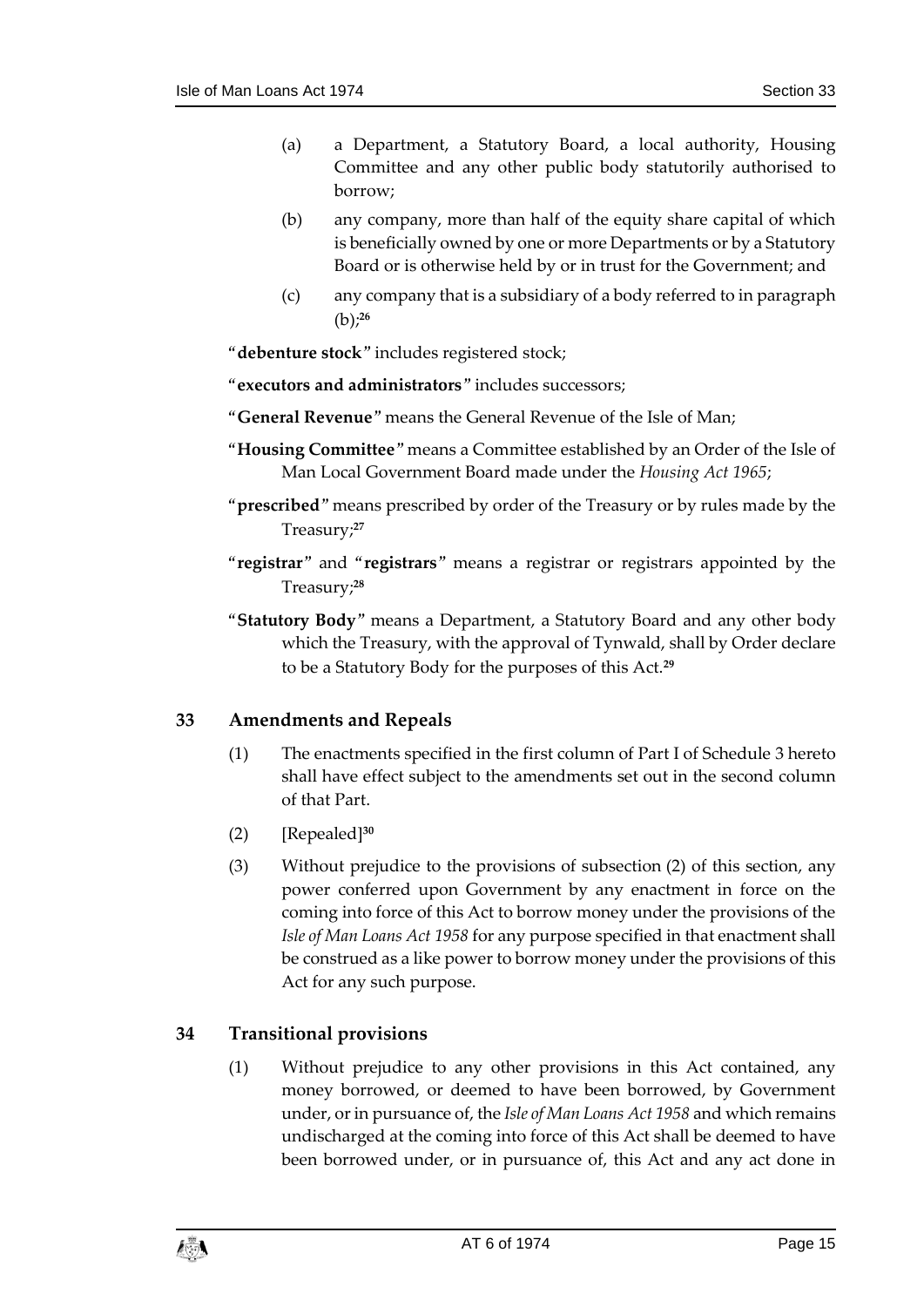respect of such borrowing shall have effect, in so far as any corresponding act could be done under this Act, as if it had been done under this Act.

(2) Nothing in this section shall have effect so as to discharge any liability lawfully incurred under the *Isle of Man Loans Act 1958* nor affect the priority of any sum raised in respect of any loan under that Act.

#### <span id="page-15-0"></span>**35 Declaration as to certain existing loans, and exemption from charges** [1970 Ch 10]

- (1) In order to avoid doubt, and without prejudice to section 10 of the *Interpretation Act 1970*, it is hereby declared that nothing in this Act shall affect any liability to discharge any obligation lawfully incurred by the Manx Electric Railway Board, the Isle of Man Airports Board, or the Manx Utilities Authority in the exercise of any borrowing powers conferred upon them by any enactment prior to the coming into force of this Act and any lawful security given by the said Boards and Authority in respect of such borrowing shall be of the same priority and effect and shall be enforceable in like manner as if this Act had not been enacted; and it is further declared that any guarantee given under section 11(2) of the *Manx Electric Railway Act 1957* or section 1 of the *Isle of Man Airports Act 1951* shall likewise continue to be effective and enforceable against the Treasury and to be a charge on the general revenue of the Isle of Man or the growing produce thereof.**<sup>31</sup>**
- (2) No property held by the Department of Infrastructure on behalf of any department of Her Majesty's Government of the United Kingdom shall be subject to or in any way affected by any charge created by virtue of this Act.**<sup>32</sup>**

#### <span id="page-15-1"></span>**36 Saving in respect of contracts and options**

Nothing in section 2 of this Act shall affect the competence of any Statutory Body to convey real estate vested in it pursuant to any contract or option entered into or granted, as the case may be, prior to the coming into force of this Act.

#### <span id="page-15-2"></span>**37 Short title and commencement**

- (1) This Act may be cited as the Isle of Man Loans Act 1974.
- (2) This Act shall come into operation when the Royal Assent thereto has been by the Governor announced to Tynwald and a certificate thereof has been signed by the Governor and the Speaker of the House of Keys but shall take effect on such day as the Governor may by order appoint.**33**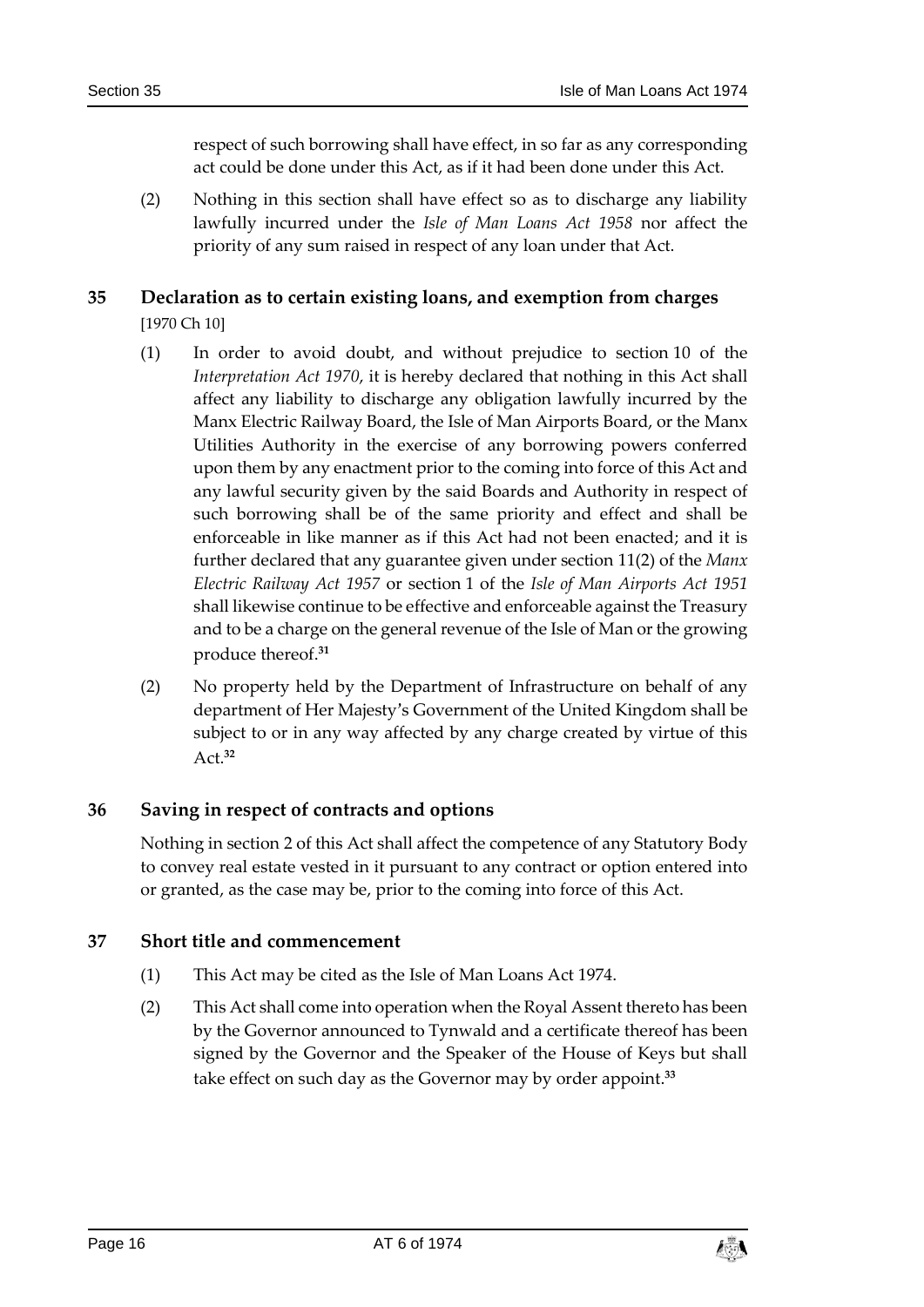#### **Schedule 1**

#### <span id="page-16-1"></span><span id="page-16-0"></span>**PROVISIONS RELATING TO CONSOLIDATED LOANS FUND**

Sections 5 and 10

# **PART I**

#### *General*

- 1. Definitions.
- 2. Exclusion of certain loans and sinking funds.
- 3. Saving provisions.
- 4. Statutory borrowing powers and loan debt.

## **PART II**

#### *Establishment of the Fund*

- 5. Capital moneys to be transferred to Fund on appointed day.
- 6. Other moneys to be transferred on appointed day.
- 7. Valuation of investments transferred to loans fund on appointed day.
- 8. Liabilities to be transferred to Fund on appointed day.
- 9. Borrowing powers exercised before appointed day.

#### **PART III**

#### *Capital Transactions of the Fund*

- 10. Receipts and outgoings of a capital nature.
- 11. Payments into capital accounts of Fund.
- 12. Payments out of capital accounts of Fund.
- 13. Use of capital funds.
- 14. Treatment of capital receipts paid into Fund.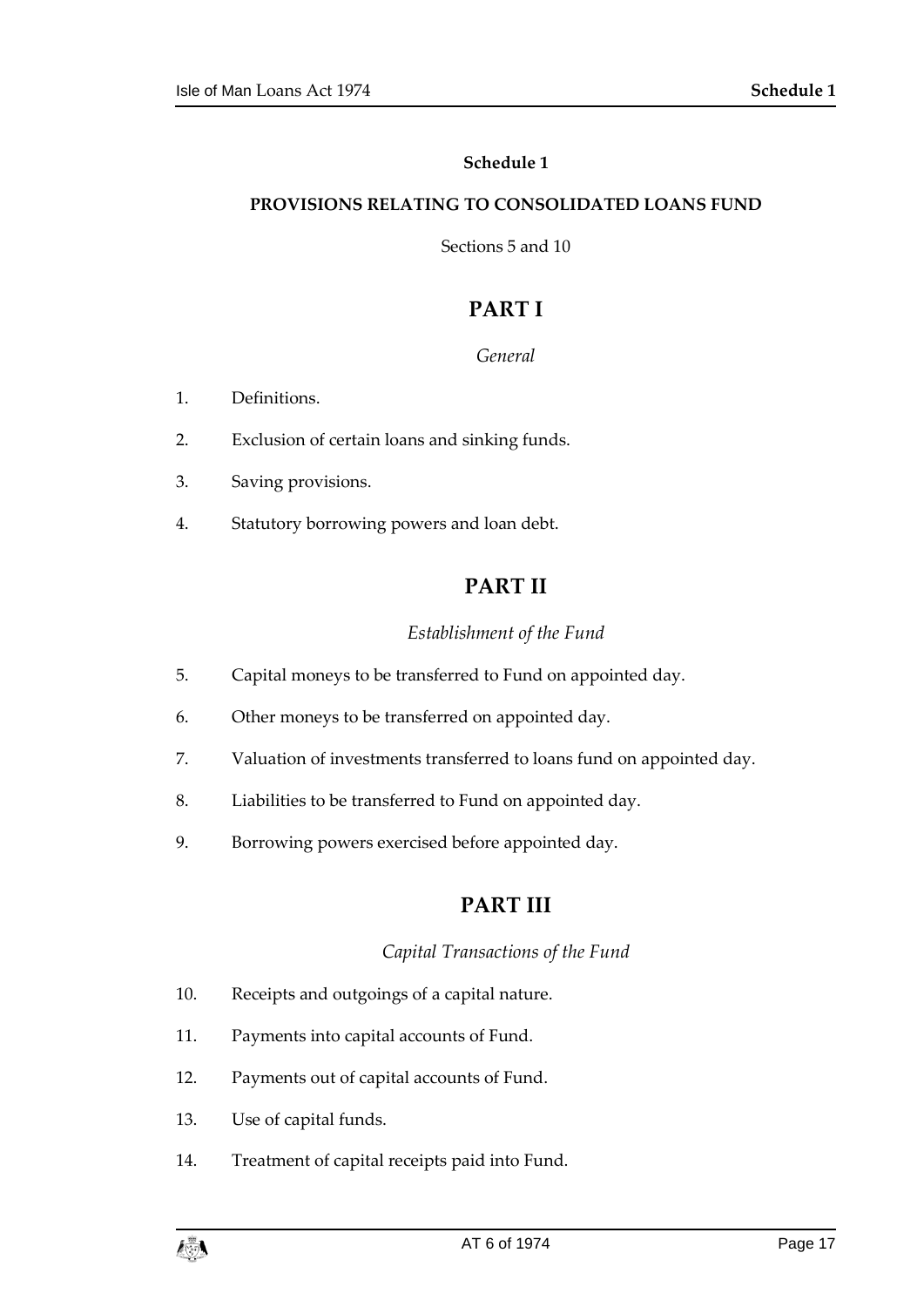- 15. Premiums received on issue of authorised securities.
- 16. Advances to borrowing accounts.
- 17. Repayment of advances.
- 18. Deferred charges.
- 19. Deferred credits.

#### **PART IV**

#### *Revenue Transaction (Income) of the Fund*

- 20. Receipts and outgoings of a revenue or income nature.
- 21. Interest account.
- 22. Interest charges against borrowing accounts.
- 23. Special rates of interest.
- 24. Expenses account.
- 25. Expenses to be charged against borrowing accounts.

#### **PART V**

#### *Investments, and Profits and Losses, of the Fund*

- 26. Investment of Fund.
- 27. Profits and losses.

# **PART VI**

#### *ACCOUNTS*

#### *Accounts*

- 28. Accounts.
- 29. Register of securities.
- 30. Register of borrowing powers and advances.
- 31. Making up and audit of accounts.

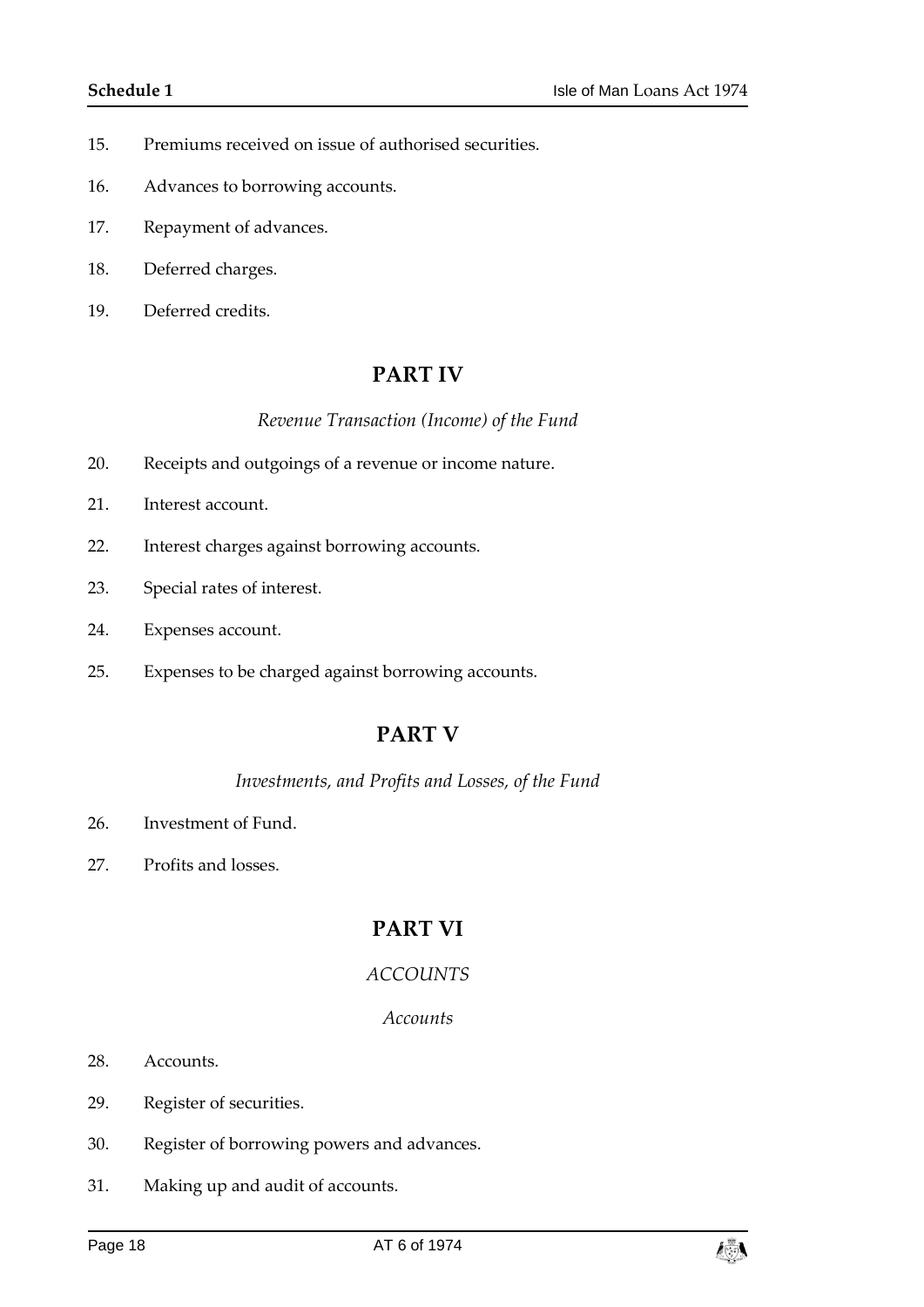#### **APPENDICES**

#### APPENDIX 1

#### *Loans Fund statistical statement*

| Part I. |  | Particulars of borrowing powers. |
|---------|--|----------------------------------|
|         |  |                                  |

Part II. Particulars of loan debt.

#### APPENDIX 2

#### *Abstract of Accounts*

- A. Capital transactions of the Fund in the year ended 31st March 19 .
- B. Revenue transactions of the Fund in the year ended 31st March 19 .
- C. Fund balance sheet at 31st March 19 .
- <span id="page-18-0"></span>D. Statement of investments.

#### **PART I**

#### **GENERAL**

#### *Definitions*

1. In this Schedule, unless the context otherwise requires:

"**advance**" means the transfer of money by way of loan from the loans fund to the appropriate borrowing account or, except in paragraph 23 below, to a borrowing authority borrowing the same in exercise of a statutory borrowing power;

- "**appointed day**" means the first day of April 1974;
- "**borrowing account**" means an account relating to a purpose for which the Government have a statutory borrowing power;
- "**capital fund**" means any fund established for the repayment of debt, or as a reserve, or for the maintenance, renewal or repair of property, or for superannuation of staff, or for insurance or otherwise for meeting future expenditure of a capital or non-recurring nature, or for any like purpose;
- "**capital receipt**" means money of a capital nature other than loans covered by paragraphs 5(a) and 11 (2)(a) below received by the Government whether from the sale of capital assets or otherwise;
- "**deferred charge**" means a sum temporarily charged against the capital moneys of the loans fund which is required to be liquidated by annual debits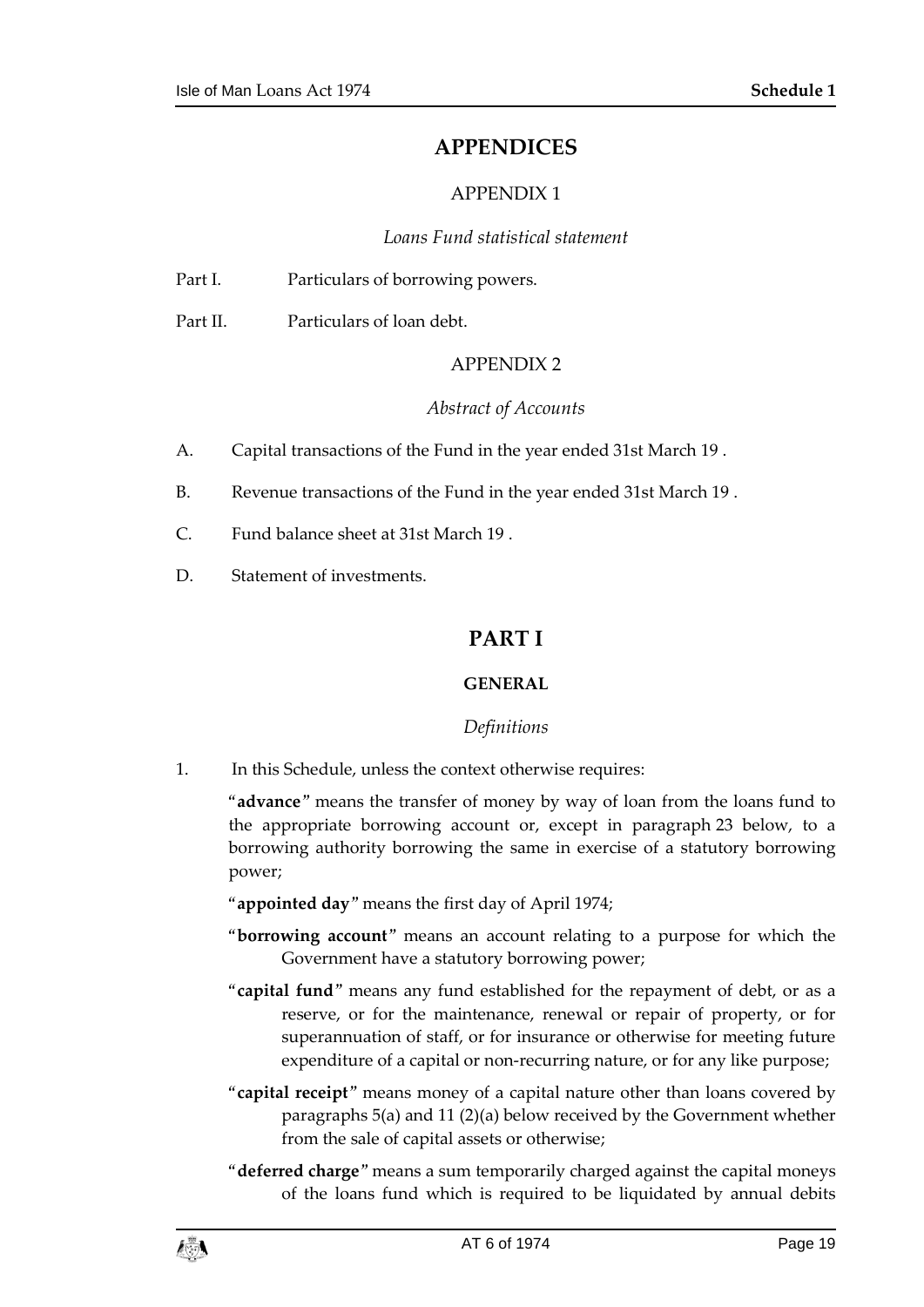against the interest account or the expenses account in accordance with this Schedule;

"**deferred credit**" means a sum temporarily held as capital moneys of the loans fund until it has been carried by annual credits to the interest account or the expenses account in accordance with this Schedule;

"**instalments**" in connection with the repayment of advances means —

- (a) equal yearly instalments of principal (in this Schedule referred to as "**fractional instalments**"); or
- (b) such instalments of principal as when combined with interest on the outstanding portion of the advance will cast as nearly as may be an equal burden on each year or the unexpired period of the advance (in this Schedule referred to as "**annuity instalments**");

"**interest**" includes dividends and all sums in the nature of interest;

- "**loans**" means all moneys borrowed by the Government on capital account including any bank overdraft in relation to the loans fund but does not include advances;
- "**statutory borrowing power**" includes a power of borrowing money conferred by resolution of Tynwald but excludes any power of raising temporary loans or overdraft under section 8(a) of this Act;

"**year**" means the financial year ending on the 31st day of March in any year.

*Exclusion of certain loans and sinking funds*

- 2. The provisions of this Schedule shall not extend to
	- (a) moneys borrowed or to be borrowed by the Government under a deed restricted to the exercise of a particular borrowing power mentioned therein;
	- (b) moneys held in sinking funds established for the payment of any loans excluded by sub-paragraph (a) above; or
	- (c) temporary loans or overdrafts, from a bank or otherwise, raised under section 8(a) of this Act.

#### *Saving provisions*

- 3. Nothing in this Schedule shall
	- (a) affect any enactment defining the methods by which the Government may borrow money or the security for moneys borrowed by the Government;
	- (b) prejudice or affect any authorised security which has been granted in respect of any moneys borrowed by the Government or any priority attaching thereto or the powers to enforce the same as if this Schedule had not been enacted, and where for the purpose of

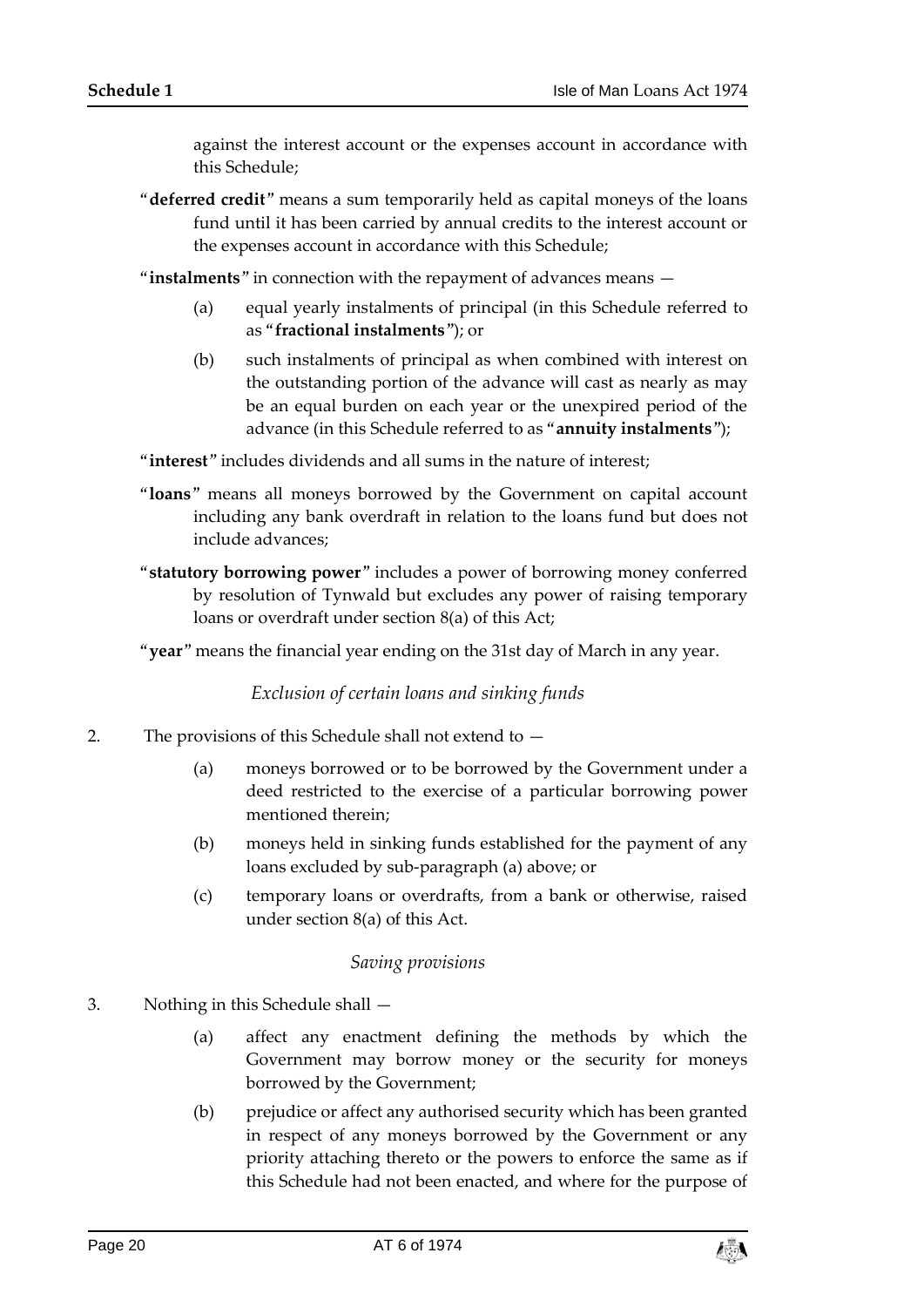enforcing the security it is necessary to continue the exercise of a power which would have existed but for this Schedule the power may continue to be exercised as if this Schedule had not been enacted.

#### *Statutory borrowing powers and loan debt*

4. (1) Any statutory borrowing power vested in the Government on or after the appointed day shall be exercised by the Government in the manner following and not otherwise, that is to say:

- (a) by making from the Fund such advances to the appropriate borrowing account as are required for the purposes for which the statutory borrowing power was obtained; and
- (b) by raising and carrying to the Fund such loans as are necessary to enable such advances to be made.

(2) The net loan debt of the Government shall be calculated in the manner indicated in Part II of Appendix A to this Schedule and shall at no time exceed the net total of the exercised borrowing powers of the Government calculated in the manner indicated in Part I of that Appendix.

## **PART II**

#### ESTABLISHMENT OF THE FUND

#### *Capital moneys to be transferred to Fund on appointed day*

5. There shall be transferred to the Fund on the appointed day the unapplied balances (including invested balances) of the following capital moneys:

- (a) moneys borrowed by or on behalf of the Government in the exercise of statutory borrowing powers including temporary loans taken up pending the issue of authorised securities, unless required to meet expenditure for the purpose for which they were borrowed;
- (b) capital receipts held by or on behalf of the Government except those which are about to be applied with due authority to another capital purpose;
- (c) sinking funds and other moneys held by the Government for the purpose of repaying loans.

#### *Other moneys to be transferred on appointed day*

6. There shall be transferred to the revenue account of the Fund on the appointed day any balance unapplied of interest, fines, fees or other revenue receipts held by or on behalf of the Government.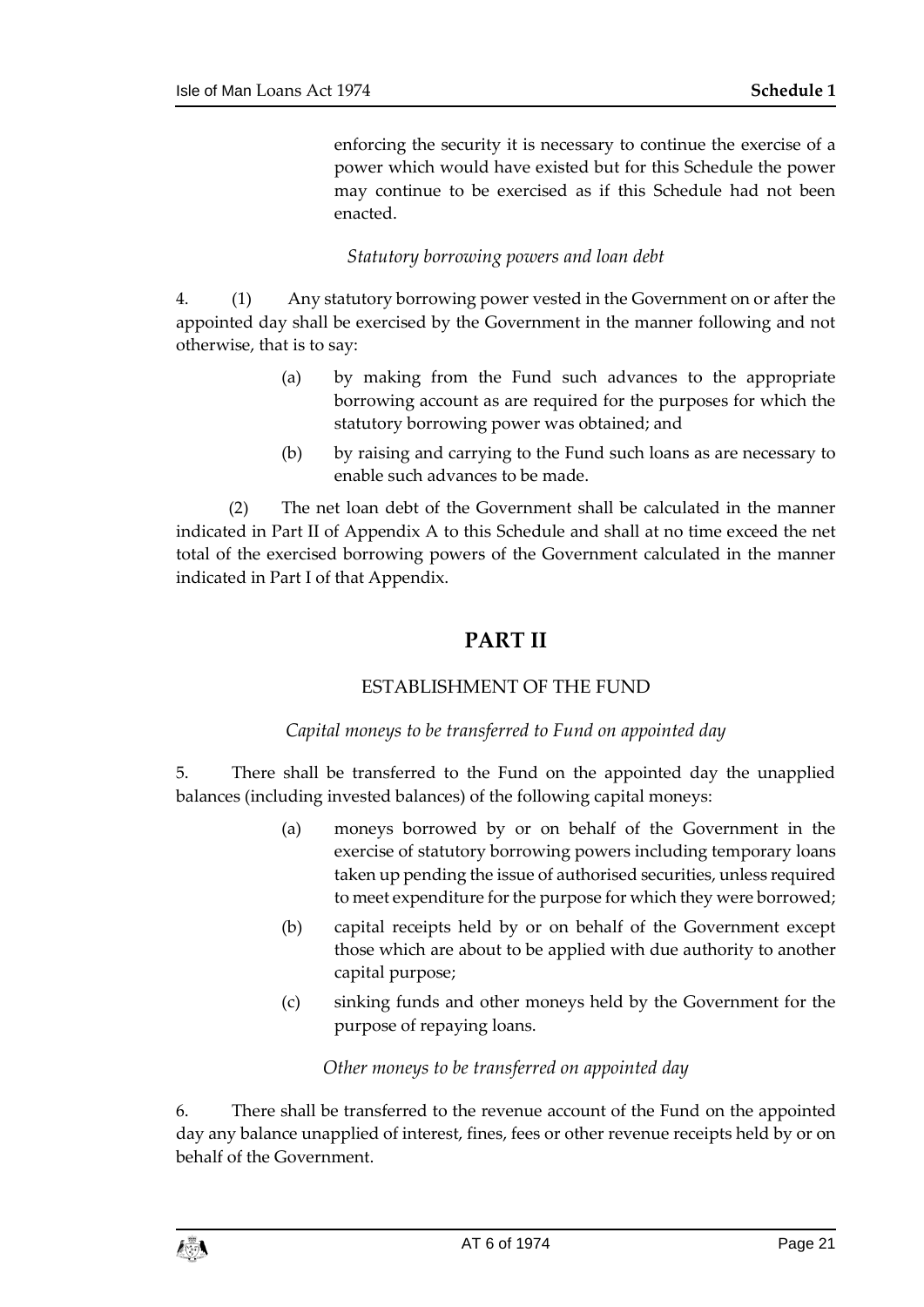*Valuation of investments transferred to loans fund on appointed day*

7. Unless the Treasury shall otherwise direct, any investment transferred to the Fund under paragraph 5 shall be entered in the accounts of the Fund at its market selling price on the appointed day.**<sup>34</sup>**

#### *Liabilities to be transferred to Fund on appointed day*

8. (1) There shall be transferred to the Fund on the appointed day all liabilities of the Government in respect of borrowed moneys outstanding on that day.

(2) Any authorised securities issued by the Government the liabilities in respect of which are by this paragraph transferred to the Fund shall be entered in the accounts of the Fund at the value at which they are to be redeemed.

#### *Borrowing powers exercised before appointed day*

9. Any moneys borrowed by the Government before the appointed day in exercise of any statutory borrowing power, less the amount repaid before that day and any unapplied balance of the money borrowed which is transferred to the Fund on the appointed day under paragraph 5 above, shall be deemed to have been advanced from the Fund to the appropriate borrowing account and shall be repaid to the Fund in accordance with the provisions of this Schedule within the period determined for the repayment of the loan prior to the appointed day or within such other period as may be fixed under paragraph 17(1) hereof.

#### **PART III**

#### CAPITAL TRANSACTIONS OF THE FUND

#### *Receipts and outgoings of a capital nature*

10. The receipts and outgoings and other transactions of the Fund described in this Part of this Schedule are hereby determined to be of a capital nature and shall be duly recorded in the capital accounts of the loans fund.

#### *Payments into capital accounts of Fund*

11. (1) The Government shall secure that there shall be carried to or held by the Fund such moneys as may be necessary to make advances to borrowing accounts in the exercise of statutory borrowing powers and to meet liabilities for the redemption of debt, expenses and other charges referred to in paragraph 12 hereof.

- (2) There shall be paid to the Fund as and when they are received:
	- (a) all moneys borrowed in the exercise of statutory borrowing powers including temporary loans taken up pending the issue of authorised securities;

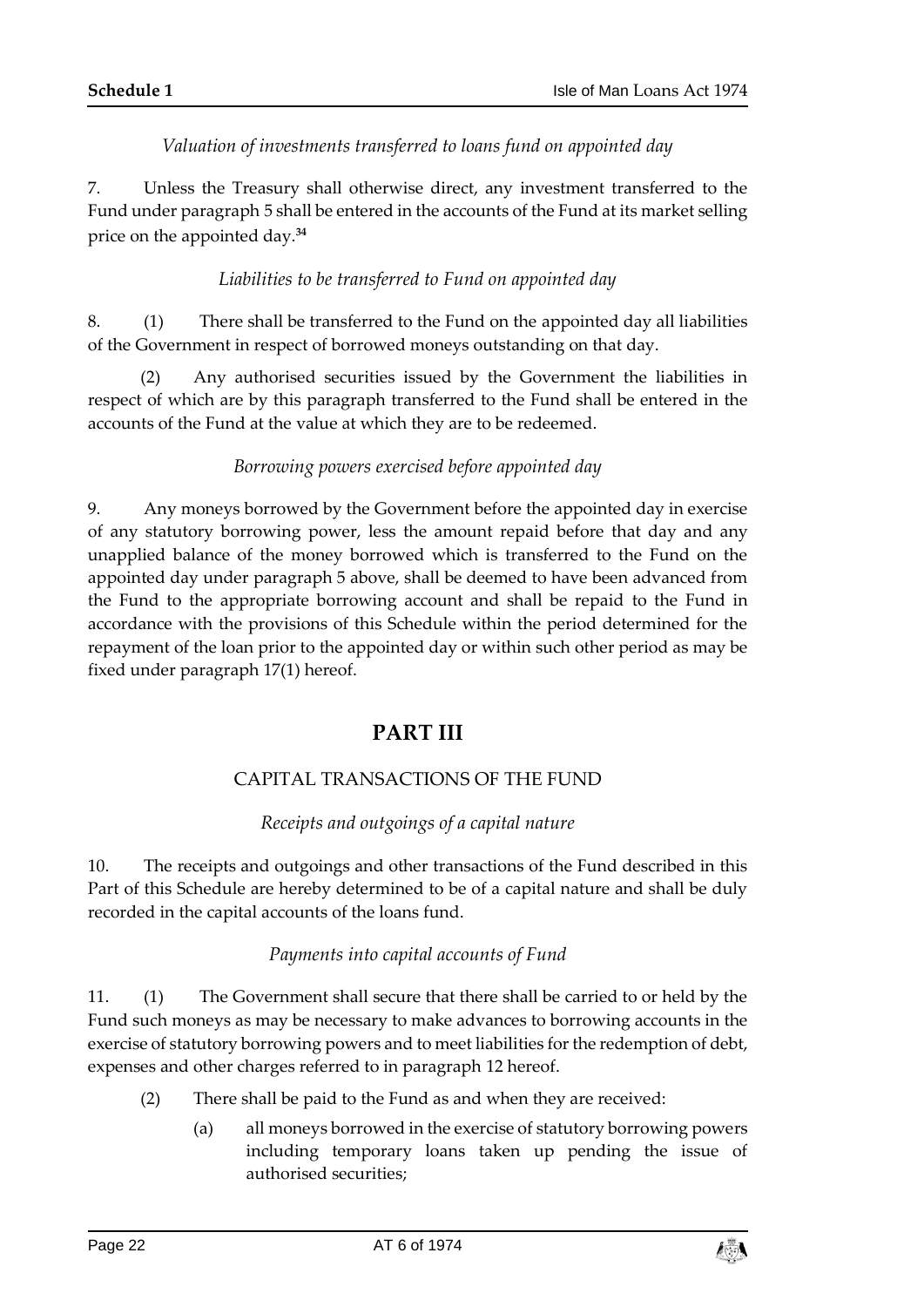- (b) all sums transferred from any capital fund under paragraph 13 hereof;
- (c) capital receipts except such as are applied or are about to be applied by the Government with due authority to another capital purpose;
- (d) premiums on issues of authorised securities;
- (e) profits on transactions of the loans fund.

(3) There shall be paid to the Fund all sums due as repayment of advances to borrowing accounts in accordance with paragraph 17 hereof, and all sums provided under paragraph 18 hereof for the liquidation of deferred charges.

#### *Payments out of capital accounts of Fund*

12. (1) There shall be paid out of the capital moneys of the Fund the amounts required to meet as and when they are due the following liabilities and expenses:

- (a) the redemption or repayment of loans or the purchase for extinction of authorised securities;
- (b) the expenses incurred in the issue of authorised securities where those expenses are under statutory authority spread over a term of years or are under paragraph 15 hereof a first charge on premiums received on the issue of such securities.

(2) There shall be charged against the capital moneys of the Fund all advances to borrowing accounts under paragraph 16 hereof, and all sums applied from deferred credits in accordance with paragraph 19 hereof.

(3) There shall be charged against the capital moneys of the Fund all loans to borrowing authorities in accordance with section 12 (power to lend money to borrowing authorities) of this Act.

#### *Use of capital funds*

13. For the purpose of using the moneys of capital funds in the exercise of statutory borrowing powers the following conditions shall apply:

- (a) the moneys of any capital fund which are to be used for the purposes for which the Government hold statutory borrowing powers shall first be carried to the Fund and shall be treated as a loan to that fund;
- (b) such moneys shall be repaid to the capital fund as and when they are required for the purposes of that fund, or at such earlier time as the Government may resolve;
- (c) repayment shall be made from the Fund by such methods as may be convenient for the purposes of the capital fund;
- (d) interest at the appropriate rate on the moneys so used and for the time being not repaid shall be credited to the capital fund and debited to the Fund under paragraph 21 hereof.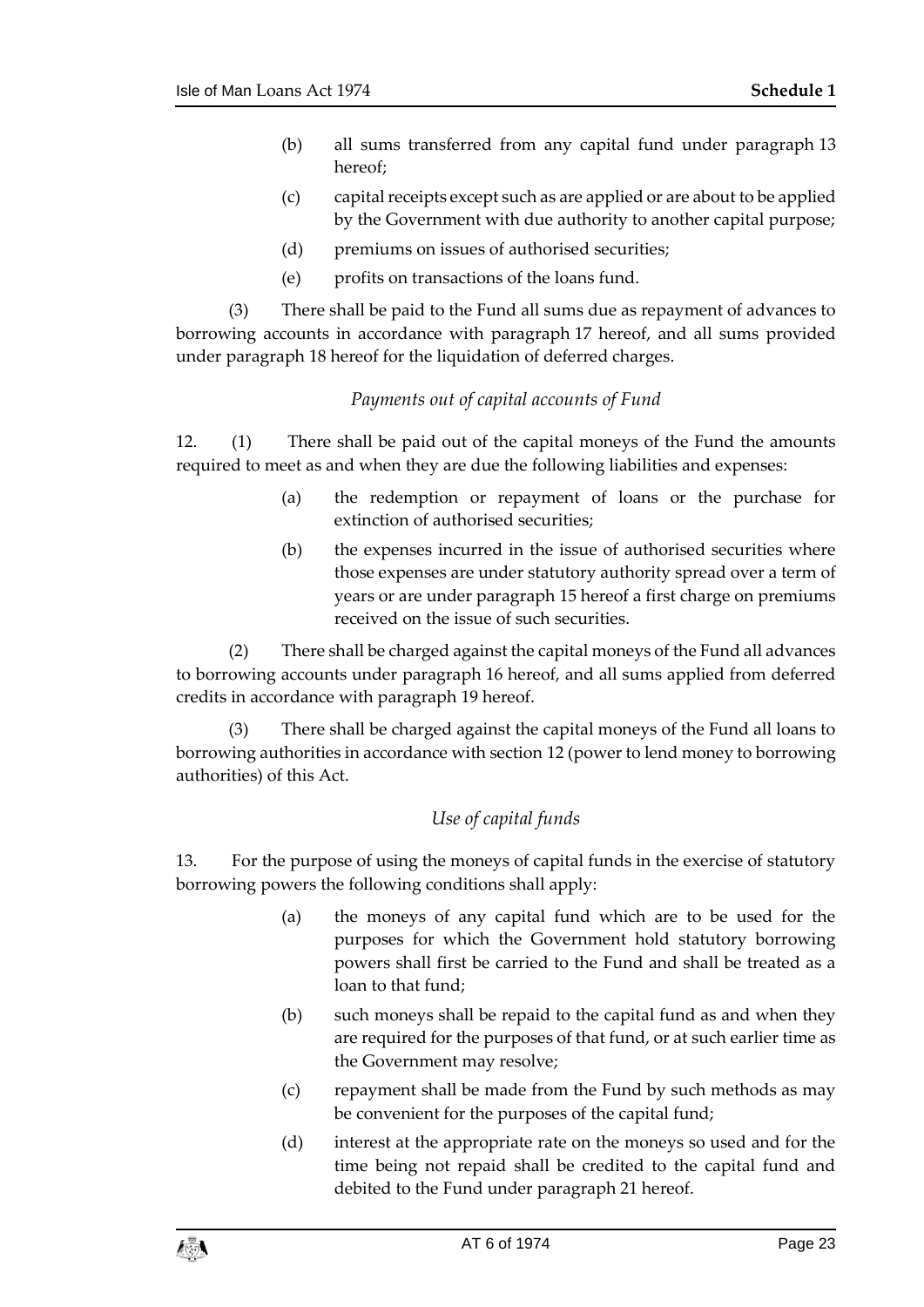#### *Treatment of capital receipts paid into Fund*

14. (1) A capital receipt paid into the Fund under paragraph 5(b) or paragraph 11(2)(c) hereof shall be applied in paying off or reducing any advance which is outstanding in respect of the asset to which the receipt relates and the advances shall be adjusted accordingly.

(2) If there is no such advance outstanding, or the capital receipt exceeds the advance outstanding, the capital receipt or the balance thereof shall be either:

- (a) applied in the repayment or reduction of any other advance of which the unexpired repayment period is at least fifteen years (or such lesser period as the Treasury may in any particular case approve), provided that if the advance so repaid or reduced relates to an account other than that to which the capital receipt belongs, such adjustment shall be made in the accounts as may be requisite in the circumstances; or**<sup>35</sup>**
- (b) treated as a loan to the Fund from the account to which it belongs until the Government shall resolve to apply the money either in accordance with paragraph (a) above or, with due authority, to another capital purpose, or otherwise as the Treasury may approve, provided that interest on such loans shall be credited to that account at such rate as may be determined by the Treasury to be equal as nearly as may be to the rate of interest which would be payable on a loan raised concurrently on debenture.**<sup>36</sup>**

#### *Premiums received on issue of authorised securities*

15. Any sums received by the Government as premiums on the issue of authorised securities shall be used to meet the expenses of issue and any sum remaining thereafter shall be treated as a deferred credit.

#### *Advances to borrowing accounts*

16. (1) There shall be advanced to the appropriate borrowing accounts such amounts as are required in the exercise of statutory borrowing powers in accordance with paragraph 4(l)(a) hereof and any sums so advanced shall be deemed to be due and owing by the borrowing accounts to the Fund.

(2) Where an advance from the Fund to a borrowing account proves greater than the money required for the time being the excess money advanced may be repaid to the Fund as a reduction of the amount originally advanced and not by way of repayment of the advance.

#### *Repayment of advances*

17. (1) The period within which any advance is to be repaid to the Fund shall be determined by the Government on the authorisation of the advance and may be altered

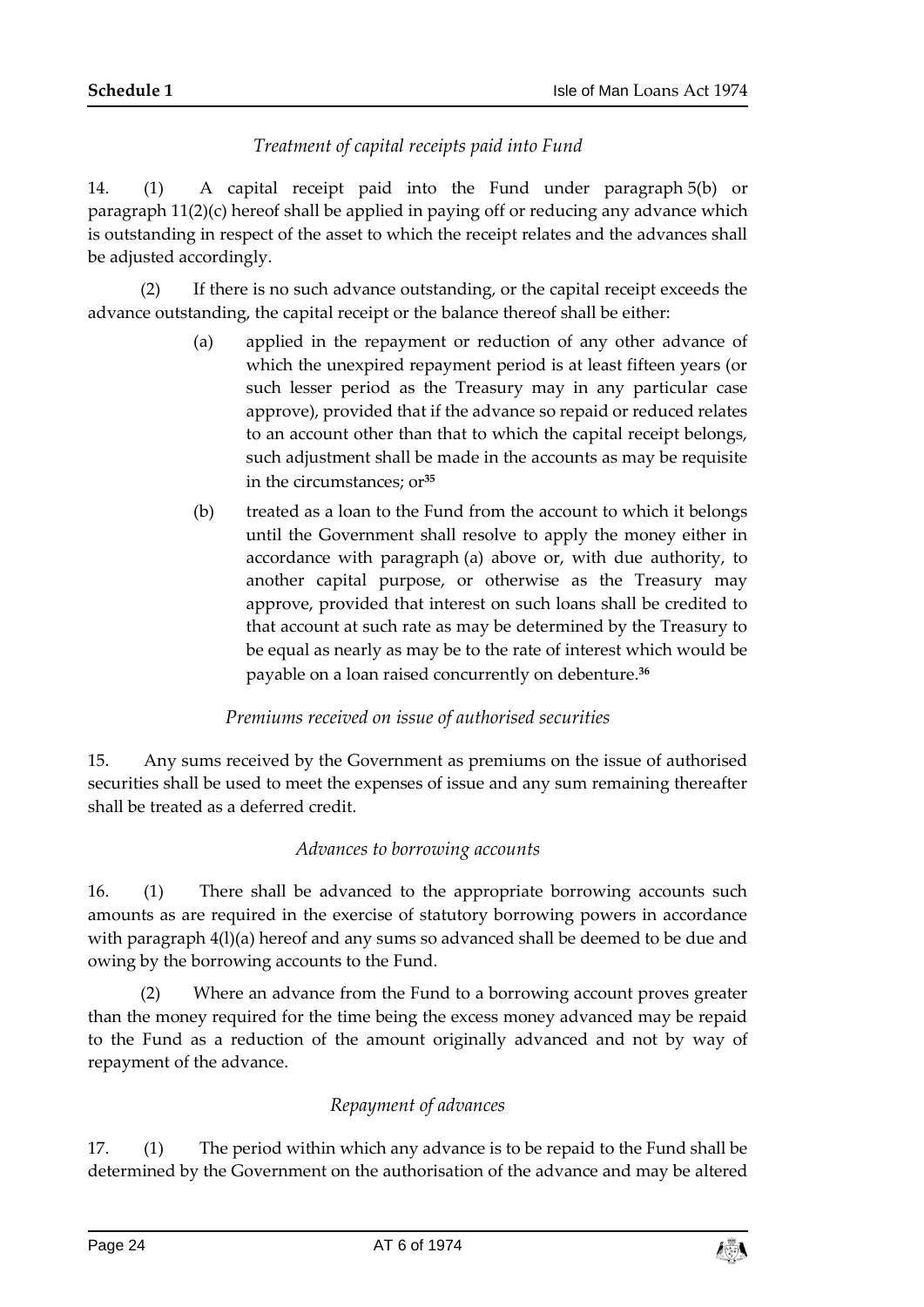from time so however that, except with the consent of the Treasury, the advance shall be repaid within the period of the relevant statutory borrowing power.**<sup>37</sup>**

(2) Advances shall within the period fixed under sub-paragraph (1) above, be repaid by yearly instalments on a fractional basis or on an annuity basis, and such instalments may be so adjusted as to be expressed in complete pounds.

(3) Where repayment is by way of annuity instalments the rate of interest on which the annuity is calculated shall not exceed 5 per cent in the case of yearly instalments or such other rate as the Treasury may from time to time approve either generally or in any particular case.**<sup>38</sup>**

(4) Notwithstanding the foregoing provisions of this paragraph the Treasury may, with the approval of Tynwald, authorise, subject to such conditions as they think fit, the repayment of advances otherwise than by yearly instalments.**<sup>39</sup>**

#### *Deferred charges*

18. (1) There shall be charged initially against the capital moneys of the Fund, and treated as deferred charges, the following:

- (a) any expenses incurred by the Government in the creation and issue of authorised securities being expenses which the Government are empowered to spread over a term of years;
- (b) any discount liability attributable to the issue of authorised securities at a price below par;
- (c) any losses carried forward under paragraph 27 hereof.

(2) The deferred charges referred to at (a) and (b) of sub-paragraph (1) above shall be liquidated by annual charges respectively against the expenses account and the interest account, with corresponding credits to capital. The annual charges shall be calculated as equal instalments over the period to the first redemption date of the securities to which they relate, or such shorter term as the Government may determine.

(3) The deferred charges referred to at (c) of sub-paragraph (1) above shall be liquidated in accordance with paragraph 27 hereof.

#### *Deferred credits*

19. (1) Any sum treated as a deferred credit in paragraph 15 hereof shall be held initially as capital moneys of the Fund and shall be carried to the interest account by equal annual amounts over the period up to the first redemption date of the securities to which it relates.

(2) Any profits carried forward under paragraph 27 hereof shall be held as capital moneys of the Fund and shall be applied in accordance with that paragraph.

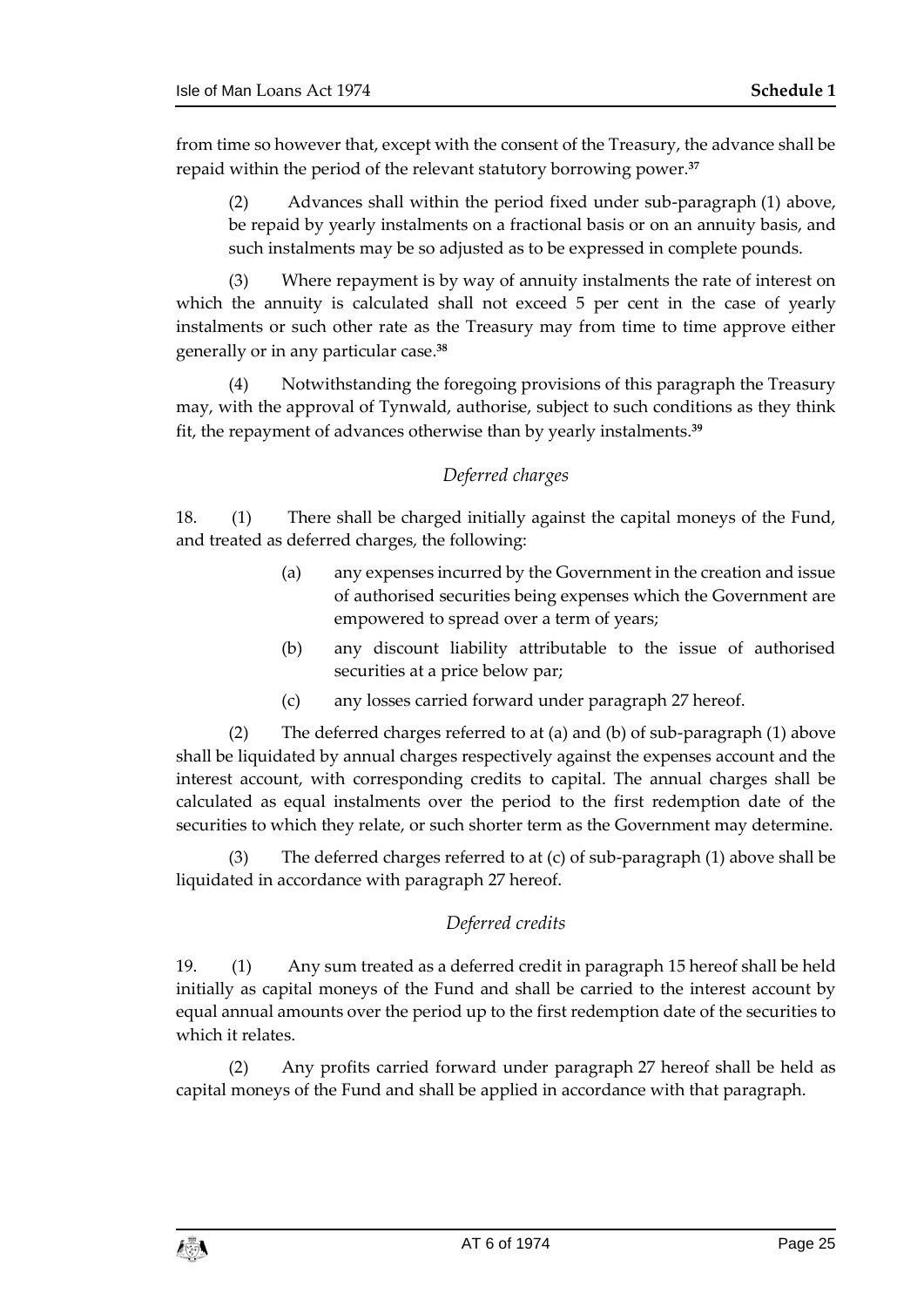# **PART IV**

#### REVENUE TRANSACTIONS (INCOME) OF THE FUND

#### *Receipts and outgoings of a revenue or income nature*

20. The receipts and outgoings and other transactions of the Fund described in this Part of this Schedule are hereby determined to be of an income nature, and such receipts outgoings and other transactions shall throughout this Schedule be referred to as revenue receipts outgoings or transactions, and shall be duly recorded in the revenue accounts of the Fund in accordance with the following provisions.

#### *Interest account*

21. (1) The interest account shall be charged with the payment of interest on all loans and other moneys of the Fund on which interest is payable, and the appropriate annual sum required by paragraph 18 hereof to be credited to the capital account of the Fund for the purpose of liquidating deferred charges.

- (2) The interest account shall be credited with:
	- (a) interest earned by investments of the Fund;
	- (b) any annual sum carried from deferred credits under paragraph 19 hereof; and
	- (c) interest charged to borrowing accounts under paragraphs 22 and 23 hereof.

#### *Interest charges against borrowing accounts*

22. The amount chargeable in each year against the interest account under paragraph 21(l) hereof, less the amount credited to that account under paragraph 21(2)(a) and (b) hereof, shall be charged as and when required against the appropriate borrowing accounts on their outstanding advances at the beginning of the year, due account being taken of all advances outstanding for part only of the year, in the following manner:

- (a) at the appropriate special rates of interest as respects outstanding advances to which special rates of interest apply under paragraph 23 hereof;
- (b) as to the balance of interest due from borrowing accounts in proportion to their outstanding advances.

#### *Special rates of interest*

23. Tynwald may, either on a representation by Treasury or otherwise, direct that interest on any particular advance to a borrowing account shall be charged against the appropriate borrowing account at such special rates or rate and subject to such conditions as it may direct. Tynwald may vary such directions at any time. Upon any

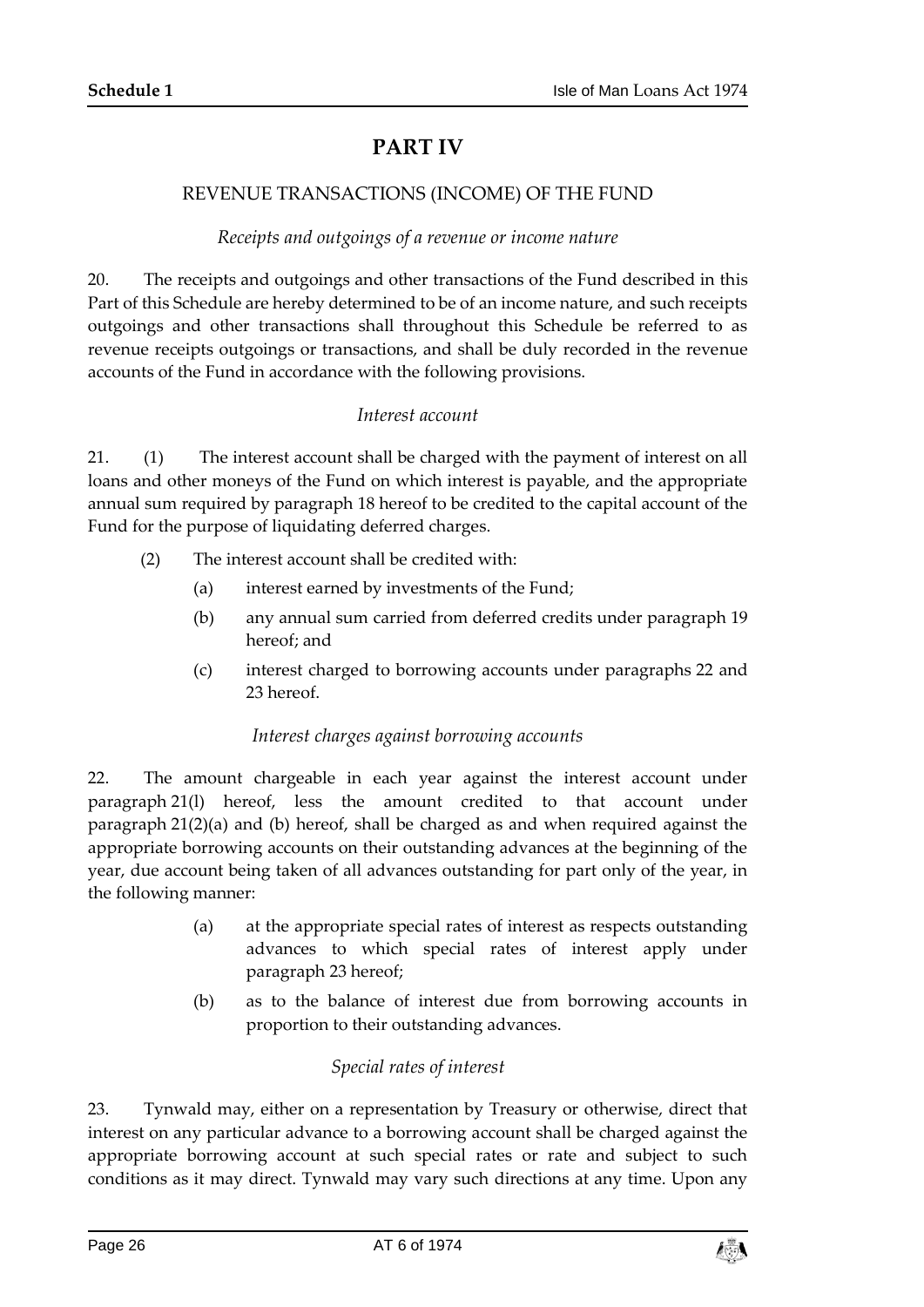such direction being given by Tynwald under this paragraph this Schedule shall have effect subject to such direction and not otherwise.**<sup>40</sup>**

#### *Expenses account*

- 24. (1) The expenses shall be charged with:
	- (a) the cost of raising loans other than the expenses of issue of authorised securities referred to in paragraph 12(l)(b) hereof which are to be met from the capital moneys of the Fund;
	- (b) the appropriate annual sum required by paragraph 18 hereof to be credited to the capital account of the Fund for the purpose of liquidating deferred charges;
	- (c) contribution towards losses required by paragraph 27 hereof;
	- (d) any other expenses of managing or investment of the Fund including any reasonable proportion of the remuneration of officers and office expenses.
	- (2) The expenses account shall be credited with:
		- (a) any proportion of profits transferred under paragraph 27 hereof;
		- (b) any fees or other revenue receipts;
		- (c) any items specifically chargeable to borrowing accounts;
		- (d) expenses charged to borrowing accounts under paragraph 25 hereof.

#### *Expenses to be charged against borrowing accounts*

25. The amount chargeable in each year against the expenses account under paragraph 24(l) hereof, less the amounts credited to that account under paragraph 24(2)(a), (b) and (c) hereof shall be apportioned each year between the borrowing accounts on their outstanding advances at the end of the year and charged against those accounts as and when required.

#### **PART V**

#### INVESTMENTS, AND PROFITS AND LOSSES, OF THE FUND

#### *Investment of Fund*

26. Any moneys of the Fund not used, or not due shortly to be used, in accordance with the preceding paragraphs hereof shall be invested in securities in which trustees are for the time being authorised by law to invest trust moneys, and such investments shall be entered initially in the accounts at cost price exclusive of expenses of investment.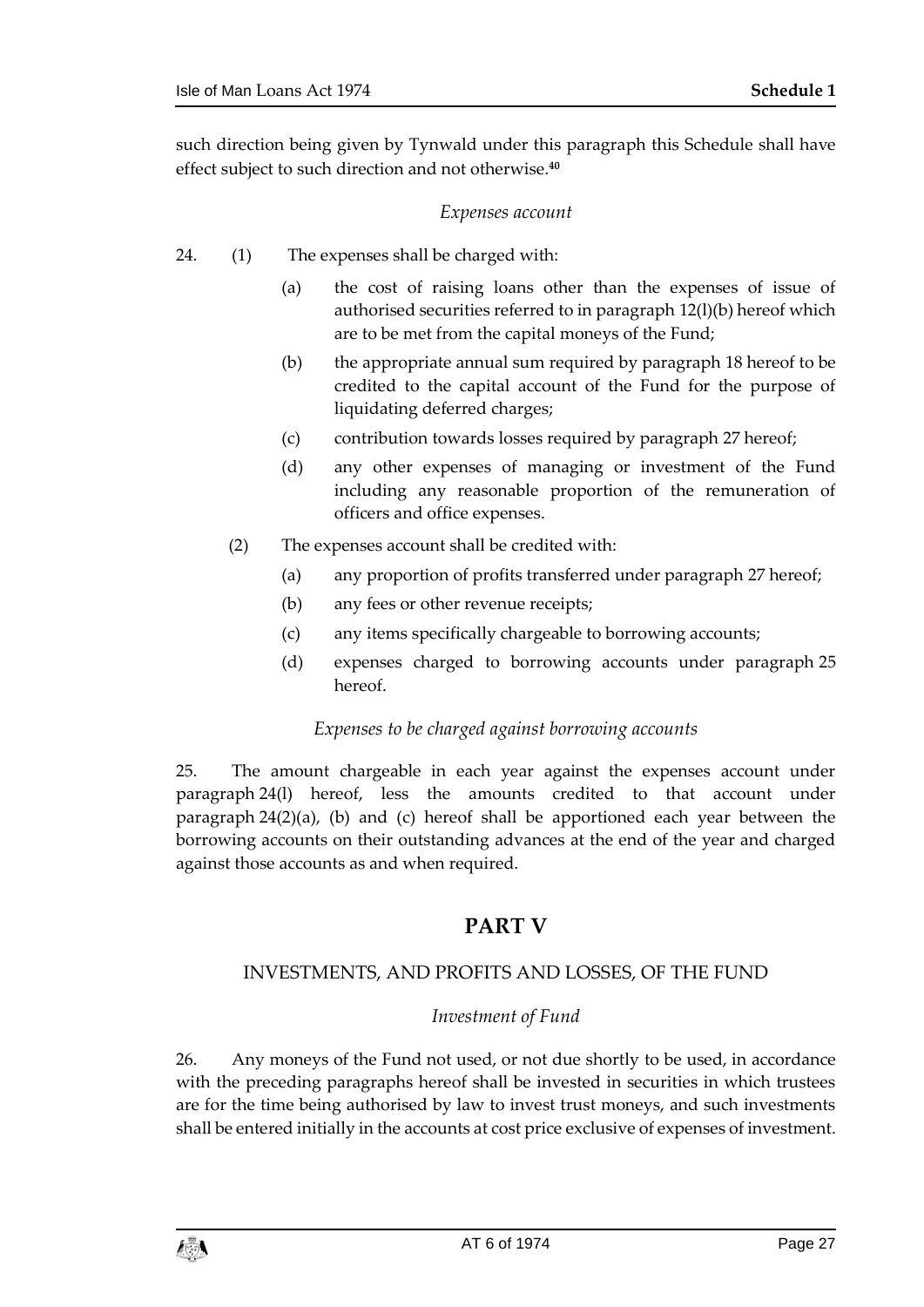#### *Profits and losses*

27. (1) The account of profits and losses shall be credited or debited, as the case may be, with the net profit or loss which has arisen during any year on:

- (a) the realisation of investments;
- (b) the repayment of loans;
- (c) the purchase of authorised securities at a value other than that at which they stand in the accounts.

(2) The net balance remaining in any year on the account of profits and losses shall be credited or debited as the case may be to the Fund expenses account at the close of the year.

# **PART VI**

#### ACCOUNTS

#### *Accounts*

28. (1) The Government shall keep the accounts relating to the Fund separate from the other accounts of the Government and the Treasury shall keep such ledger accounts as are necessary for presenting a full and correct account of the transactions of the Fund.**<sup>41</sup>**

(2) In the accounts of the Fund items in the nature of capital shall be distinguished from items in the nature of revenue.

(3) The accounts and records of the Fund and the abstract of accounts and statistical statement referred to in sub-paragraph (4) below shall contain such particulars as are necessary to show that the requirements of paragraph 4(2) hereof have been duly observed.

- (4) At the close of each year the Treasury shall:
	- (a) prepare an abstract of the accounts of the Fund for that year showing the particulars in Appendix B to this Schedule or such other particulars as Tynwald may require;
	- (b) prepare a statistical statement of the financial position of the Government in the form set out in Appendix A to this Schedule.**<sup>42</sup>**

(5) A copy of the abstract of the accounts of the Fund and of the statistical statement certified by the auditor in accordance with paragraph 31 hereof shall be transmitted by the Treasury to Tynwald after the close of the audit for each year.**<sup>43</sup>**

(6) The abstract of accounts and the statistical statement required by this paragraph shall be included in and form part of any yearly abstract of the Treasury's accounts to be printed and open to inspection.

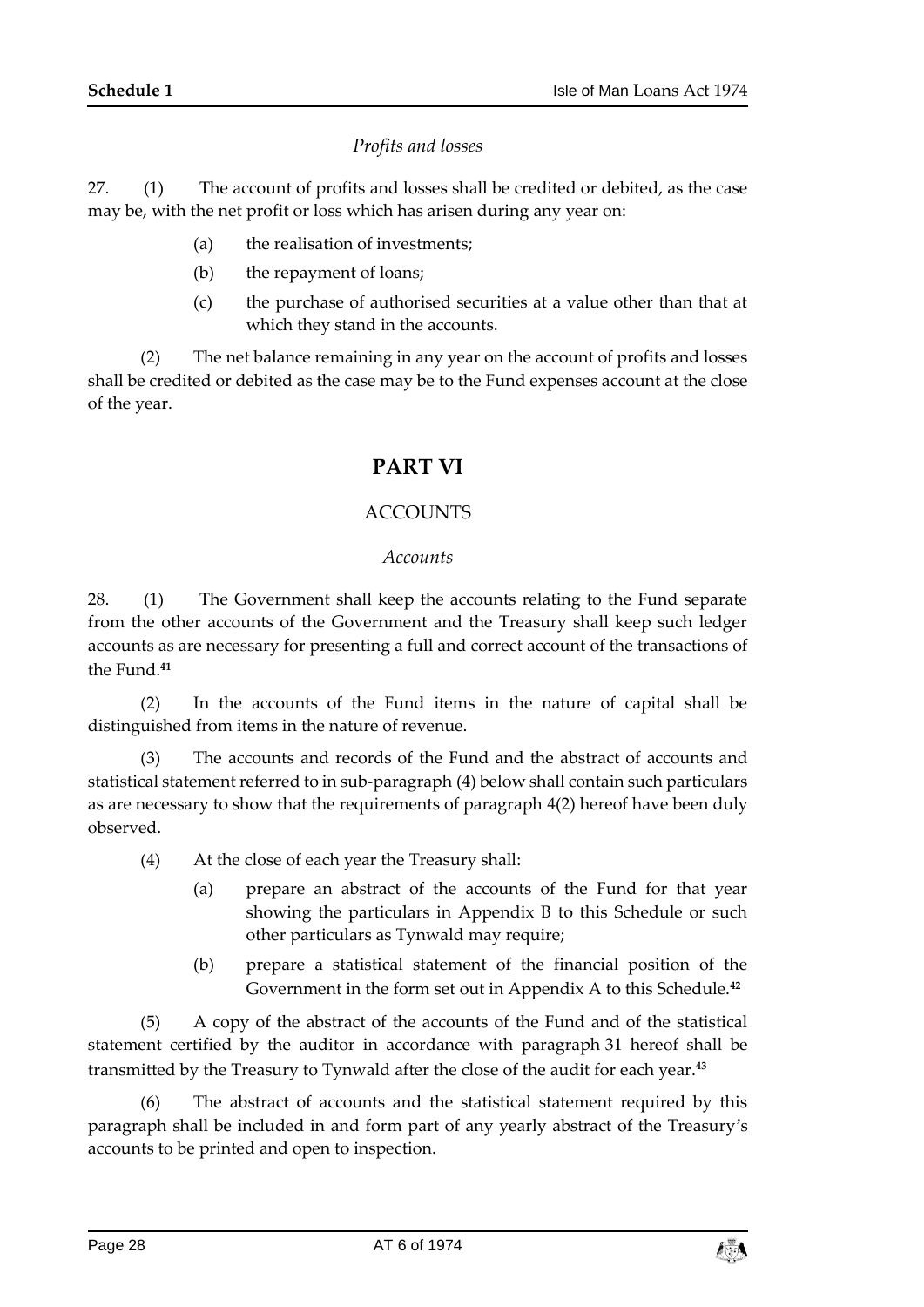#### *Register of securities*

29. Notwithstanding anything in this Schedule such registers of authorised securities and of transfers of authorised securities as are required to be kept by the officers of the Government shall continue to be kept by those officers.

#### *Register of borrowing powers and advances*

30. (1) The Treasury shall keep a register of statutory borrowing powers showing in respect of each in appropriate columns:

- (a) the date, authority, purpose, period and amount of the borrowing power;
- (b) the amount, period and date of each advance from the Fund in the exercise of the borrowing power;
- (c) the amounts and dates of the instalments which are due to be repaid to the Fund;
- (d) the amount repaid to the Fund during the year showing separately any capital receipts applied in the reduction of the outstanding advances in accordance with paragraph 14 hereof;
- (e) the total amount of advances outstanding at the end of the year.**<sup>44</sup>**

(2) In the event of the adjustment of future instalments under paragraph 17(l) hereof the register shall be duly amended.

#### *Making up and audit of accounts*

31. The accounts of the Government relating to the Fund shall be made up in like manner as the other accounts of the Government and shall be audited in accordance with the *Audit Act 2006*. **45**

32. This Part has effect subject to any provision to the contrary contained in the *Audit Act 2006*, or in any regulations made or direction given under that Act.**46**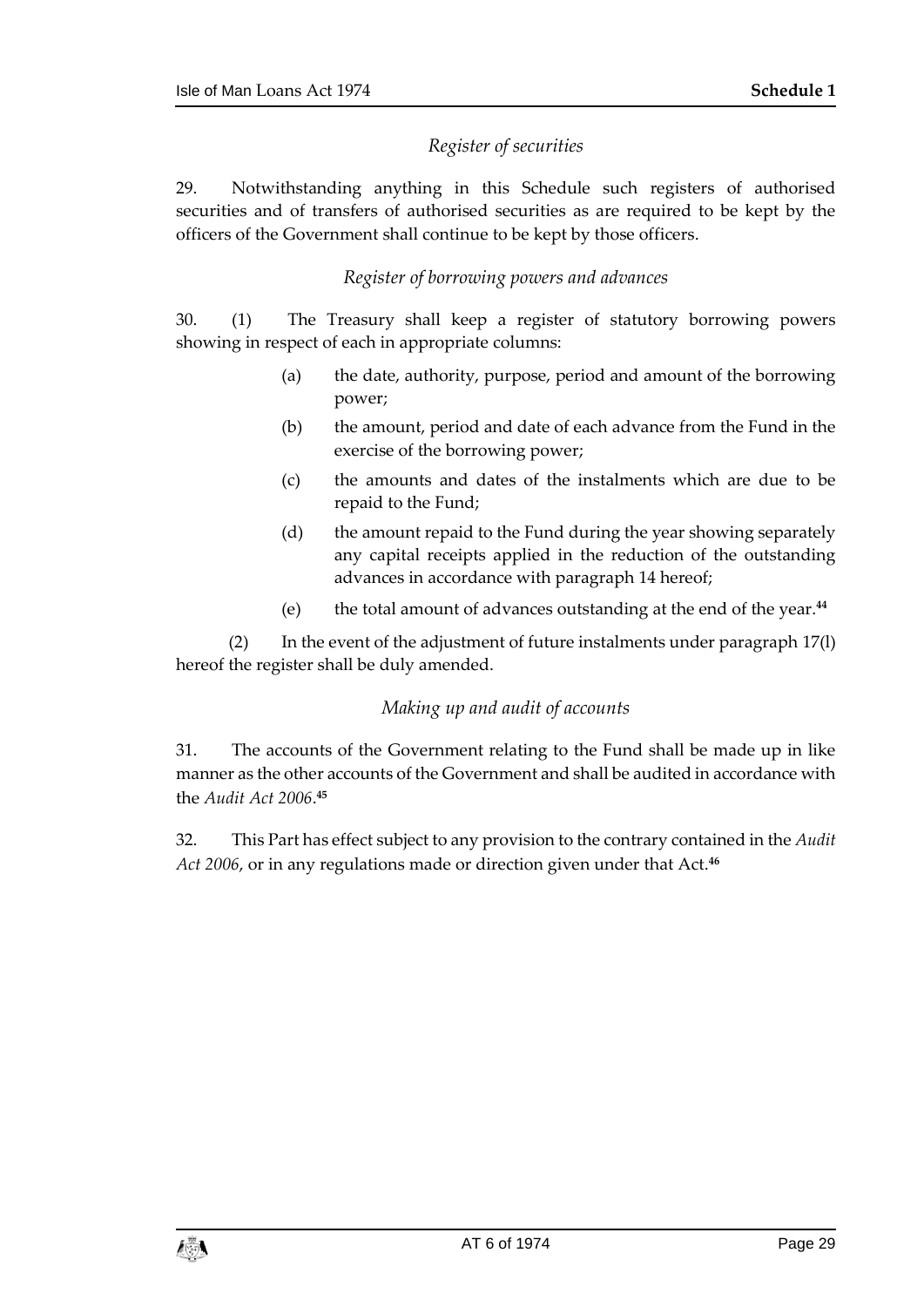#### **APPENDIX I**

## <span id="page-29-0"></span>LOANS FUND STATISTICAL STATEMENT

#### Para 4(2), 28(4)(b)

# **PART I**

#### PARTICULARS OF BORROWING POWERS

| <b>A - POWERS UNEXERCISED</b>                                                              | £ | £ |
|--------------------------------------------------------------------------------------------|---|---|
| Borrowing powers unexercised at commencement of year                                       |   |   |
| Add:                                                                                       |   |   |
| Deduct:                                                                                    |   |   |
| Borrowing powers lapsed, cancelled or given up during<br>(a)                               |   |   |
| (b)                                                                                        |   |   |
| Borrowing powers unexercised at end of year                                                | £ |   |
|                                                                                            |   |   |
| <b>B-POWERS EXERCISED</b><br>Borrowing powers exercised before commencement of year (where |   |   |
|                                                                                            |   |   |
|                                                                                            |   |   |
|                                                                                            |   |   |
| Deduct:                                                                                    |   |   |
| Repayments made in respect of above before commencement<br>(a)                             |   |   |
| Instalments repaid during year in compliance with the<br>(b)                               |   |   |
|                                                                                            |   |   |
| (c)                                                                                        |   |   |
|                                                                                            |   |   |
| NET TOTAL (agreeing with total of outstanding advances as shown                            | £ |   |
|                                                                                            |   |   |

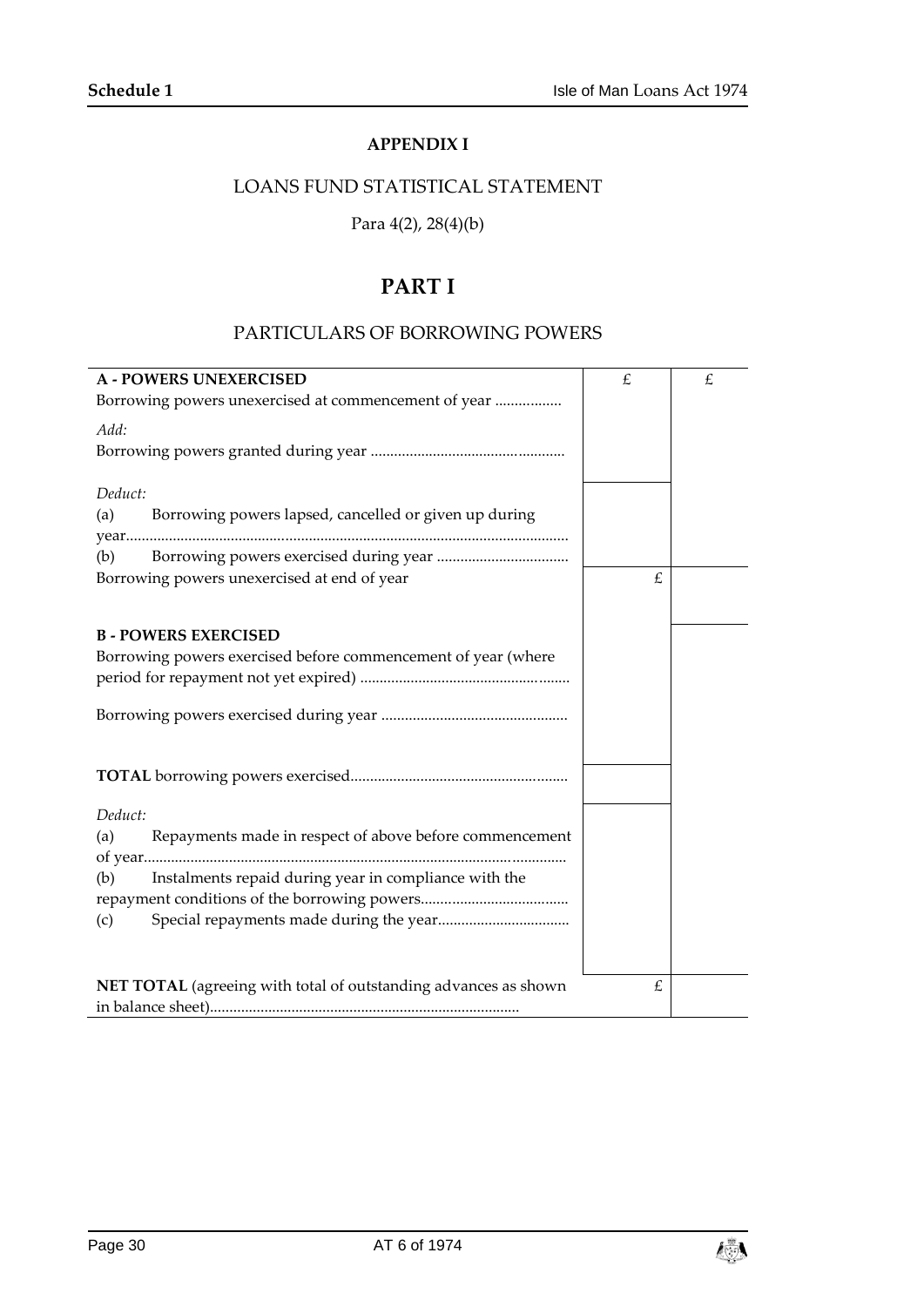# **PART II**

#### PARTICULARS OF LOAN DEBT

|          |                                                               | Amount as per balance |  |
|----------|---------------------------------------------------------------|-----------------------|--|
|          |                                                               | sheet                 |  |
|          | Total outstanding debt:                                       |                       |  |
| (a)      |                                                               |                       |  |
| (b)      |                                                               |                       |  |
|          |                                                               |                       |  |
| Gross    |                                                               |                       |  |
|          |                                                               |                       |  |
|          | Less amounts available for redemption:                        |                       |  |
| (a)      | Investments (as per balance sheet)                            |                       |  |
|          |                                                               |                       |  |
|          | (b) Capital moneys in hand                                    |                       |  |
|          |                                                               |                       |  |
| Net debt |                                                               |                       |  |
|          |                                                               | £                     |  |
|          |                                                               |                       |  |
|          |                                                               |                       |  |
|          | RECONCILIATION (IF NEEDED) OF NET DEBT WITH NET               |                       |  |
|          | TOTAL OF BORROWING POWERS EXERCISED (PART I(B))               |                       |  |
|          | Net debt (as above)                                           |                       |  |
|          |                                                               |                       |  |
|          | Add premiums and profits temporarily applied to capital       |                       |  |
| purposes |                                                               |                       |  |
|          | Deduct losses temporarily defrayed out of capital             |                       |  |
|          |                                                               |                       |  |
|          |                                                               |                       |  |
|          | Total (agreeing with net total of borrowing powers exercised) |                       |  |
|          |                                                               | £                     |  |
|          |                                                               |                       |  |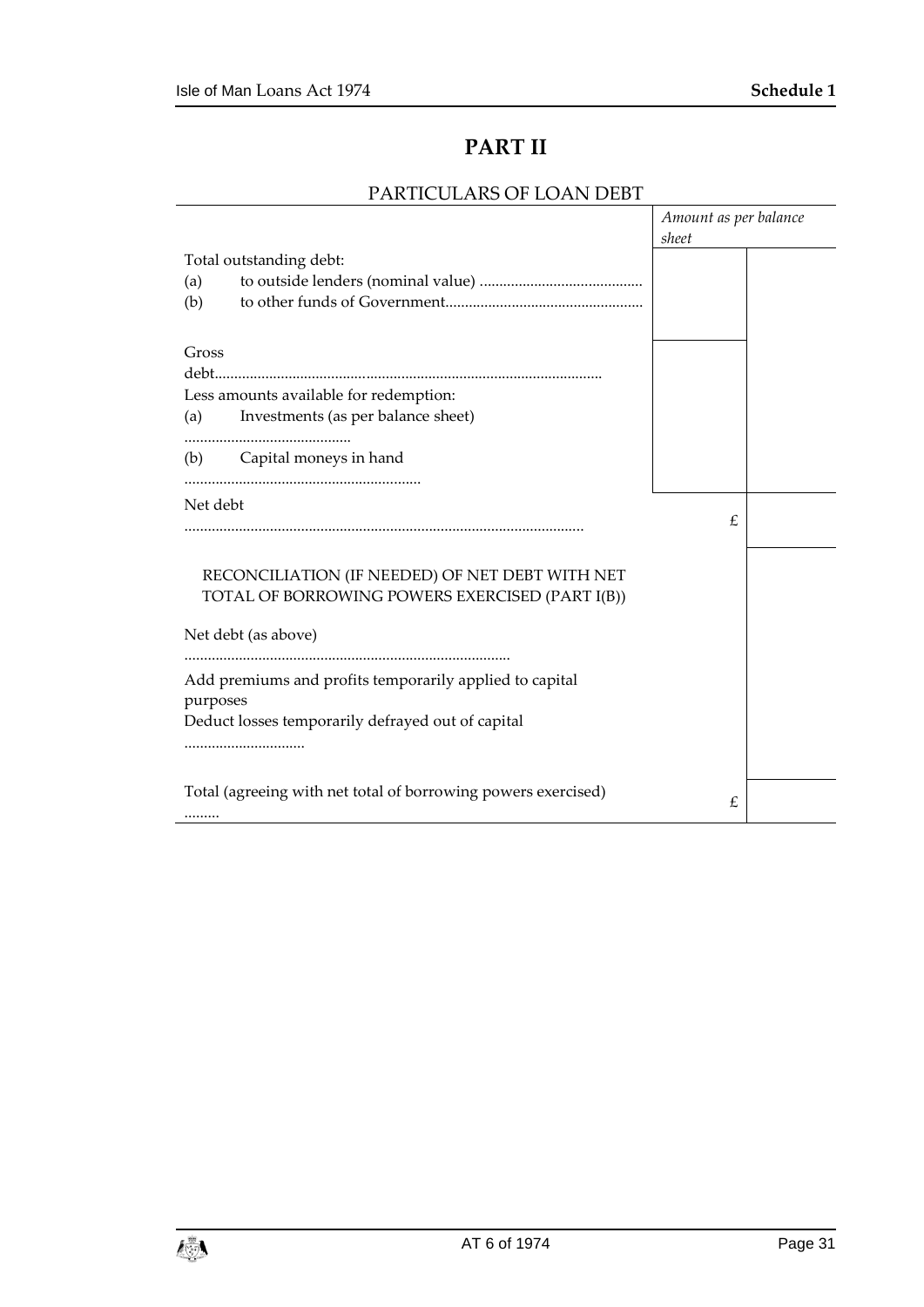# ABSTRACT OF ACCOUNTS ABSTRACT OF ACCOUNTS

Para 28(4)(a)

A- Capital transactions of the Fund in the year ended 31st March 19... A- Capital transactions of the Fund in the year ended 31st March 19...

| <b>LOANS REPAID</b>                                                                                                                                                                                            | $\omega$       | $\omega$ | LOANS RAISED                                                                                                                                                                         | $\omega$       | $\omega$ |
|----------------------------------------------------------------------------------------------------------------------------------------------------------------------------------------------------------------|----------------|----------|--------------------------------------------------------------------------------------------------------------------------------------------------------------------------------------|----------------|----------|
| ADVANCES IN EXERCISE OF BORROWING<br>Debentures- aggregate amount repaid<br>Stockholders-Stock purchased for extinction<br>Stockholders-Stock purchased for extinction<br><b>POWERS</b><br>Temporary loans     |                |          | Other funds of Government (name of fund) (average rate of interest<br>$\operatorname{intersL}$<br>Debentures not subject to instalment repayment (average rate of<br>ADVANCES REPAID |                |          |
| (ii) under special supplementary scheme.<br>(i) under normal provisions of scheme<br>OTHER TRANSACTIONS<br>To loans fund revenue account-<br>Expenses charged to capital<br>(a) from profits-<br>$\widehat{e}$ |                |          | OTHER TRANSACTIONS<br><b>BALANCE</b><br>(a) towards losses-<br>ê                                                                                                                     |                |          |
| <b>BALANCE</b>                                                                                                                                                                                                 | $\overline{u}$ |          | Balance unapplied at end of year-Balance unapplied at beginning of<br>vear-                                                                                                          | $\overline{2}$ |          |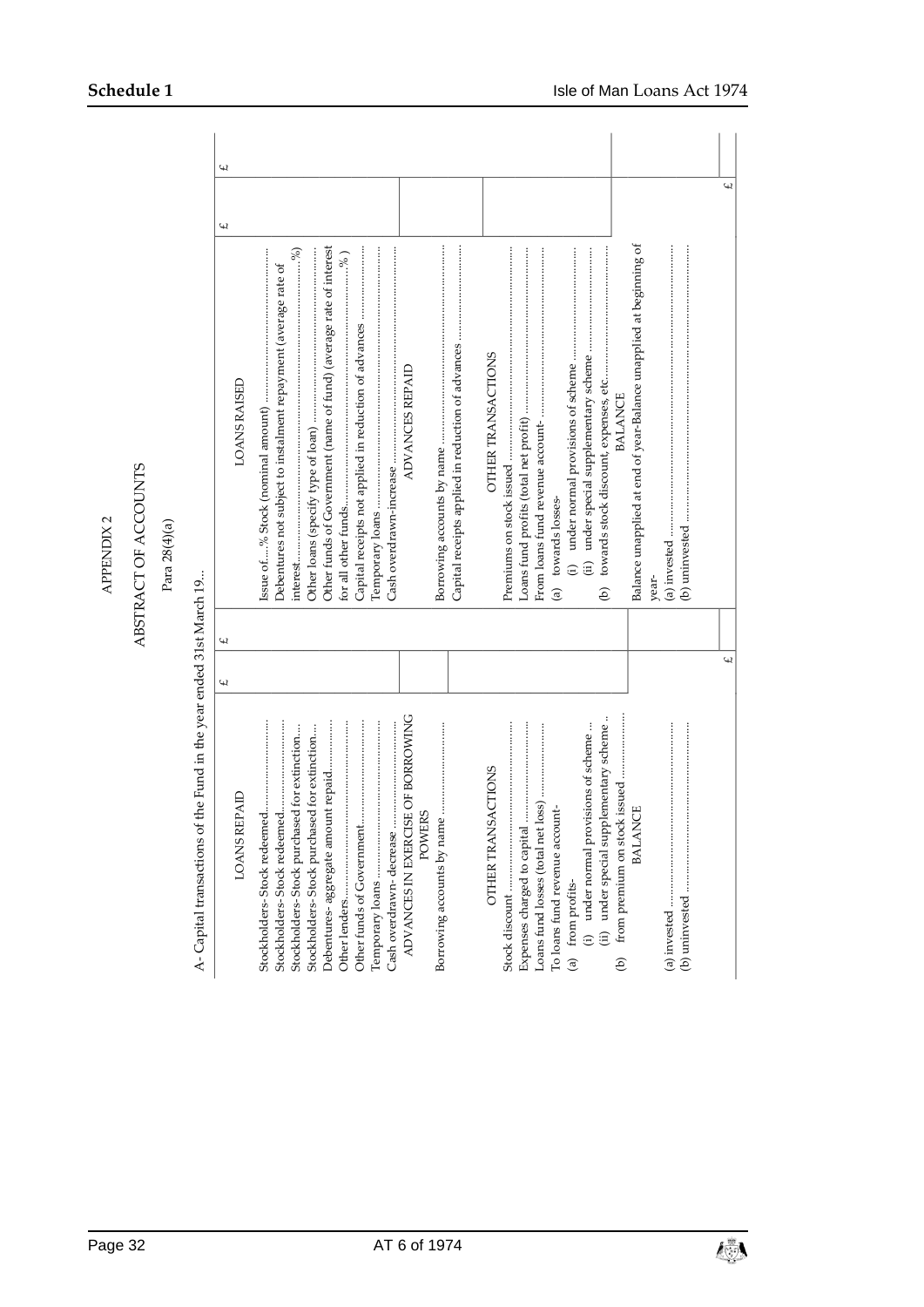| INTEREST TRANSACTIONS                                                                                                                                                            | $\overline{2}$ | $\overline{u}$ | INTEREST TRANSACTIONS                                                                                                                                    | $\overline{u}$ | $\overline{2}$ |
|----------------------------------------------------------------------------------------------------------------------------------------------------------------------------------|----------------|----------------|----------------------------------------------------------------------------------------------------------------------------------------------------------|----------------|----------------|
| $\vdots$<br>$\vdots$<br>To capital account in respect of stock discounts                                                                                                         |                |                | From capital account in respect of premiums on stock issues.<br>Interest charged to borrowing accounts (name of account)-<br>ව<br>$\mathbf{\widehat{a}}$ |                |                |
| $\vdots$<br>$\begin{array}{c} \vdots \\ \vdots \\ \vdots \end{array}$<br>To capital account in respect of expenses of stock issues,<br>OTHER FINANCING TRANSACTIONS<br>etc.<br>U |                |                | Fines (reclaim of loans not due for repayment, etc.)<br>OTHER FINANCING TRANSACTIONS<br>Fees (registration of probate, etc.)                             |                |                |
| To capital account towards losses-                                                                                                                                               |                |                | Financing expenses charged to borrowing accounts (name of<br>account)-                                                                                   |                |                |
| $\ddot{a}$<br>$\vdots$<br>under normal provisions of scheme<br>$\widehat{\mathrm{H}}$                                                                                            |                |                | From capital account from profits-<br>$\widehat{\mathrm{H}}$<br>$\widehat{a}$<br>Э)<br>$\widehat{\Xi}$                                                   |                |                |
| Щ                                                                                                                                                                                |                |                | £                                                                                                                                                        |                |                |

B- Revenue transactions of the Fund in the year ended 31st March 19... B- Revenue transactions of the Fund in the year ended 31st March 19...

Sch 1 App 2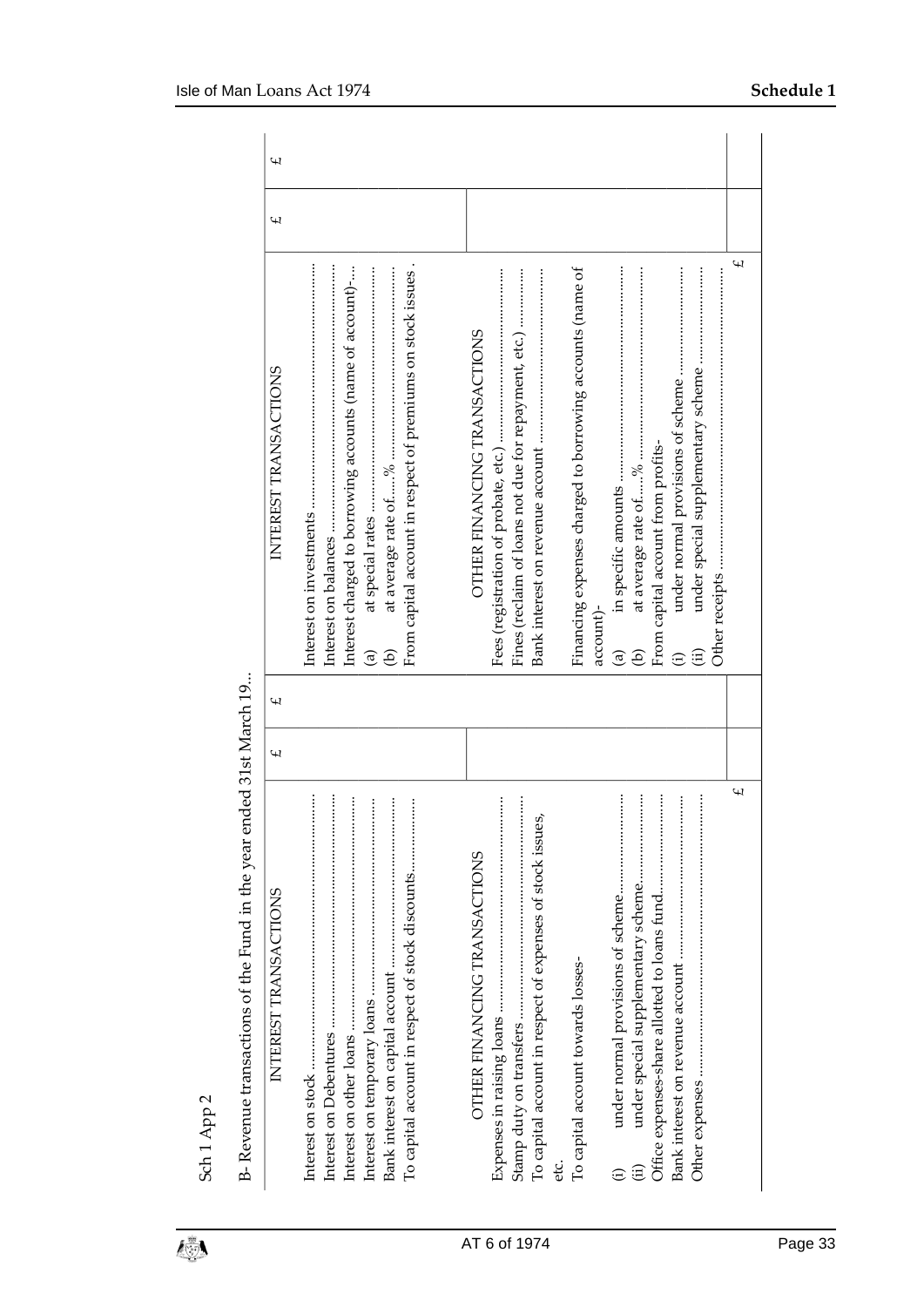| C-Fund balance sheet at 31st March 19                             |   |                          |                                                                     |   |   |
|-------------------------------------------------------------------|---|--------------------------|---------------------------------------------------------------------|---|---|
| CAPITAL                                                           | £ | $\overline{\mathcal{L}}$ | CAPITAL                                                             | £ | £ |
| Loans outstanding                                                 |   |                          | Advances (to agree with Part I (b) of Second Schedule)-             |   |   |
| Stockholders (name of stock, amount outstanding, rate             |   |                          | $\widehat{\Xi}$                                                     |   |   |
| $\vdots$                                                          |   |                          |                                                                     |   |   |
| <br>Debentures                                                    |   |                          | $\overline{a}$                                                      |   |   |
|                                                                   |   |                          | Deferred charges in respect of-                                     |   |   |
|                                                                   |   |                          | $\widehat{\oplus}$                                                  |   |   |
|                                                                   |   |                          | $\widehat{E}$                                                       |   |   |
|                                                                   |   |                          | losses to be dealt with under normal provisions of scheme.<br>(iii) |   |   |
|                                                                   |   |                          | losses to be dealt with under special supplementary<br>(iv)         |   |   |
|                                                                   |   |                          |                                                                     |   |   |
| $\vdots$<br>Capital receipts not applied in reduction of advances |   |                          | Investments (for details see statement at D)                        |   |   |
| Deferred credits in respect of premiums received on               |   |                          |                                                                     |   |   |
| $\vdots$<br>stock issued                                          |   |                          |                                                                     |   |   |
| Deferred credits in respect of profits to be dealt with-.         |   |                          |                                                                     |   |   |
| under normal provisions of scheme                                 |   |                          | <b>REVENUE</b>                                                      |   |   |
| under special supplementary scheme(s)                             |   |                          |                                                                     |   |   |
| Cash overdrawn                                                    |   |                          |                                                                     |   |   |
| <b>REVENUE</b>                                                    |   |                          |                                                                     |   |   |
| $\ddot{\cdot}$                                                    |   |                          |                                                                     |   |   |
| $\overline{2}$                                                    |   |                          | £                                                                   |   |   |
|                                                                   |   |                          |                                                                     |   |   |

Sch 1 App 2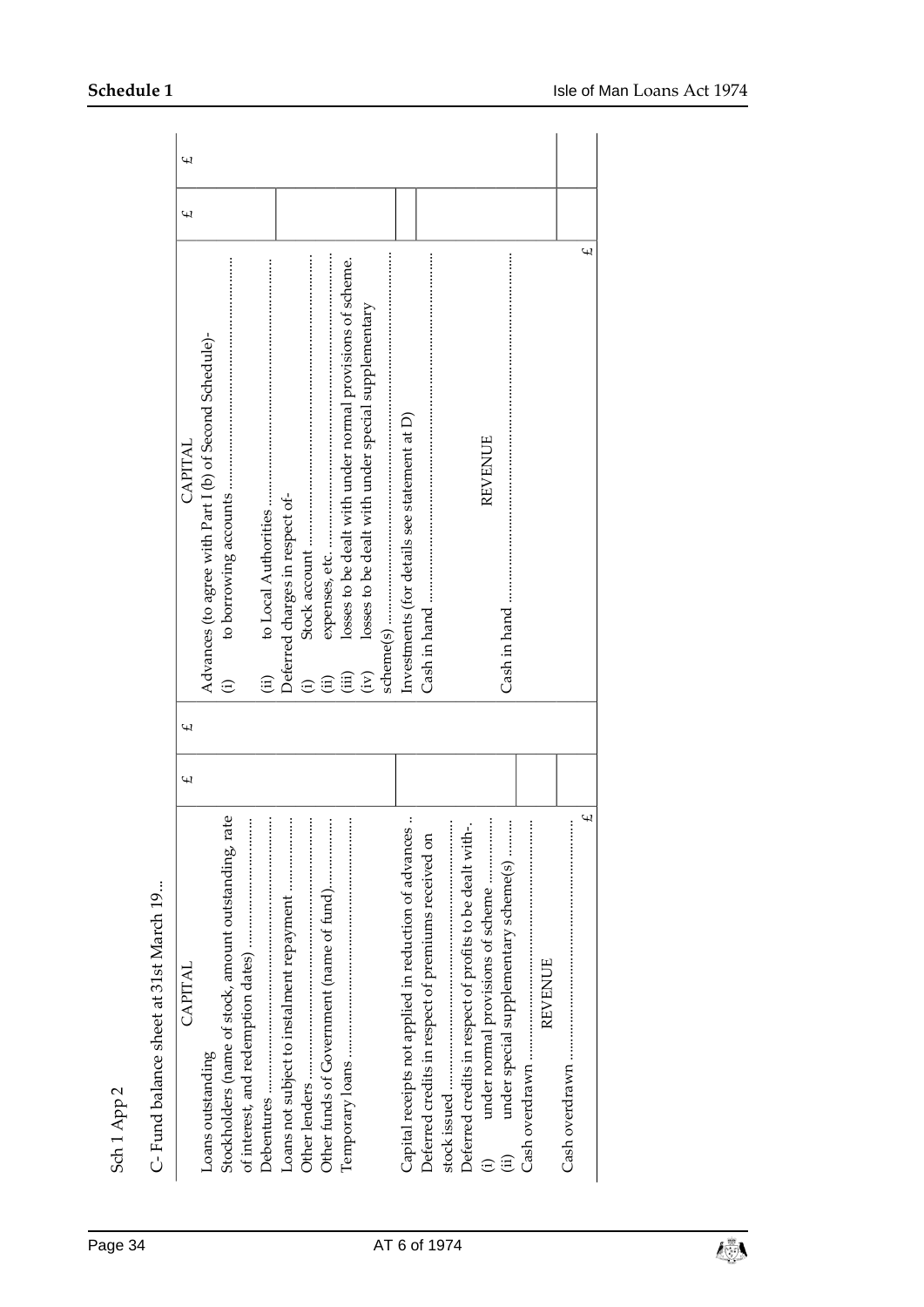| D-Statements of investments                        |               |                              |                                          |                                |
|----------------------------------------------------|---------------|------------------------------|------------------------------------------|--------------------------------|
| Name and description of security                   | Nominal value | Cost (excluding<br>expenses) | (excluding expenses)<br>Proceeds of sale | Selling value at close of year |
| Investments realised during year<br>$\odot$        |               |                              |                                          |                                |
| Investments held throughout year<br>$\overline{a}$ |               |                              |                                          |                                |
| Investments acquired during year<br>(iii)          |               |                              |                                          |                                |

Sch 1 App 2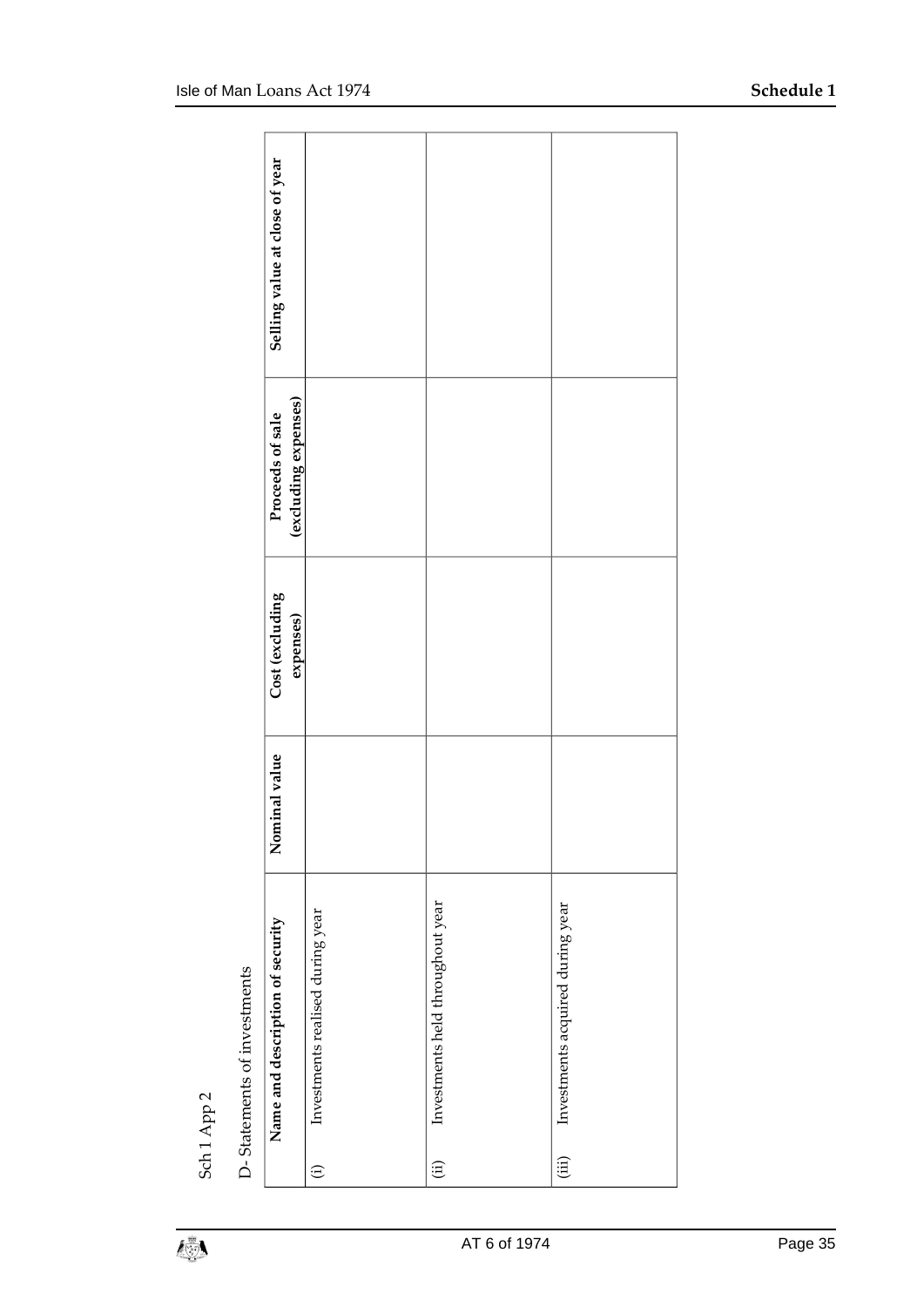#### **Schedule 2**

#### **GENERAL RULES**

#### Section 25

#### TRANSFER OF SECURITIES

<span id="page-35-1"></span><span id="page-35-0"></span>1. A number of persons, not exceeding such number as may from time to time be directed by the Treasury, may be registered as joint owners of the same security, with right of survivorship between them.**<sup>47</sup>**

2. Unless otherwise directed by a rule of the Treasury, the instrument of transfer of any nominal security issued by the Government shall be executed both by the transferor and transferee, and the transferor shall be deemed to remain owner of such security until the name of the transferee is entered in the register in respect thereof.**<sup>48</sup>**

3. The transfer books of securities may be closed at such times not exceeding twice in each year, and not exceeding one month at each time of closing, as the Treasury may direct.**<sup>49</sup>**

#### TRANSMISSION OF SECURITIES

4. The executors and administrators of a deceased owner of a security shall be the only persons recognised by the Government as having any title to such security.

5. Any person becoming entitled to a security in consequence of the death or bankruptcy of any owner, may be registered as owner, upon such evidence being produced as may from time to time be required by the Treasury.**<sup>50</sup>**

6. Unless otherwise directed by a rule of the Treasury, any person who has become entitled to a security in consequence of the death or bankruptcy of any owner may, instead of being registered himself, elect to have some person to be named by him registered as a transferee of such security.**<sup>51</sup>**

7. The person so becoming entitled shall testify such election by executing to his nominee an instrument of transfer of such security.

8. The instrument of transfer shall be presented to the Government, accompanied by such evidence as the Government may require to prove the title of the transferor, and thereupon the Government shall register the transferee as owner.

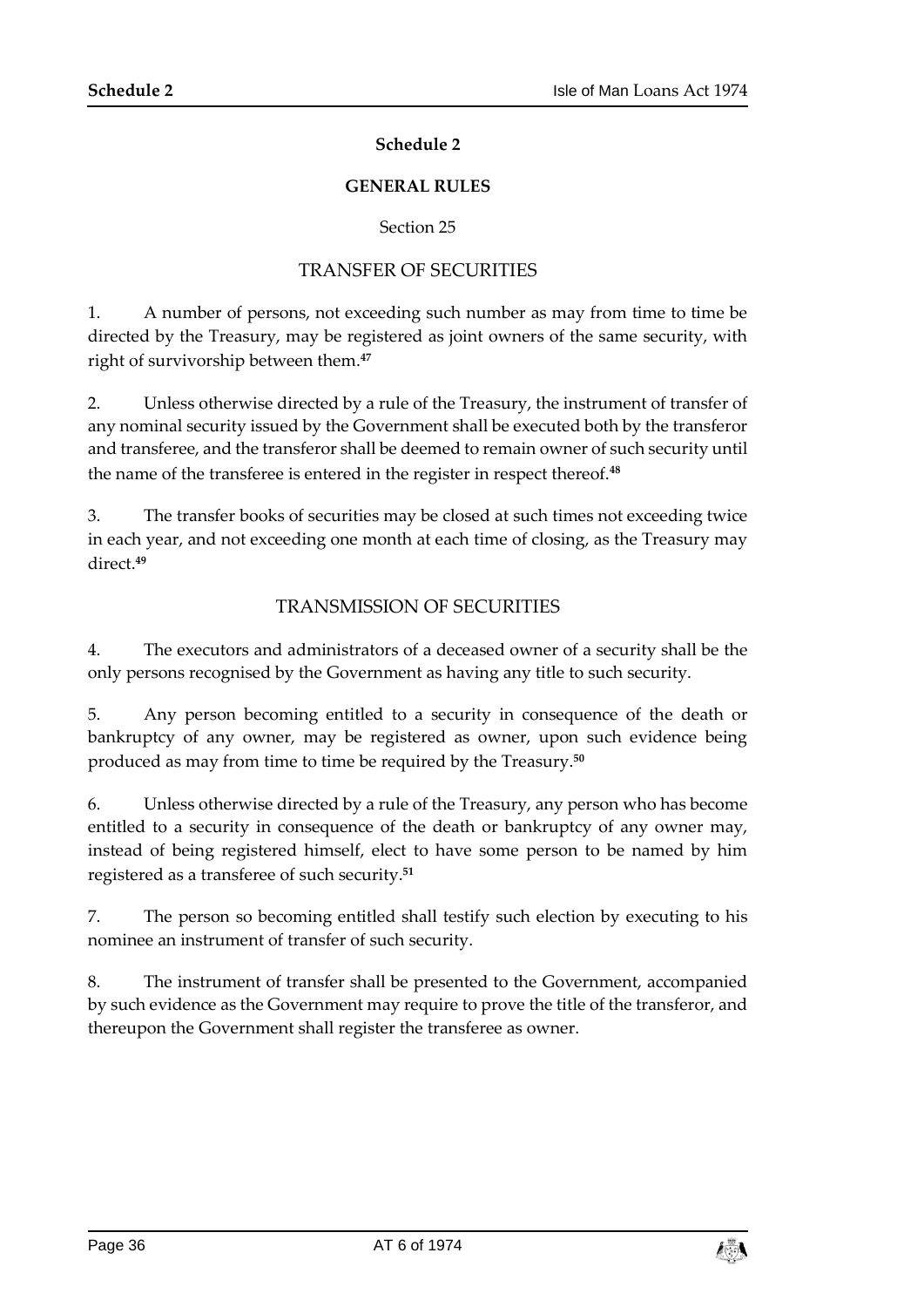<span id="page-36-0"></span>**Schedule 3**

Section 33

**PART I**<sup>52</sup>

# **PART II**53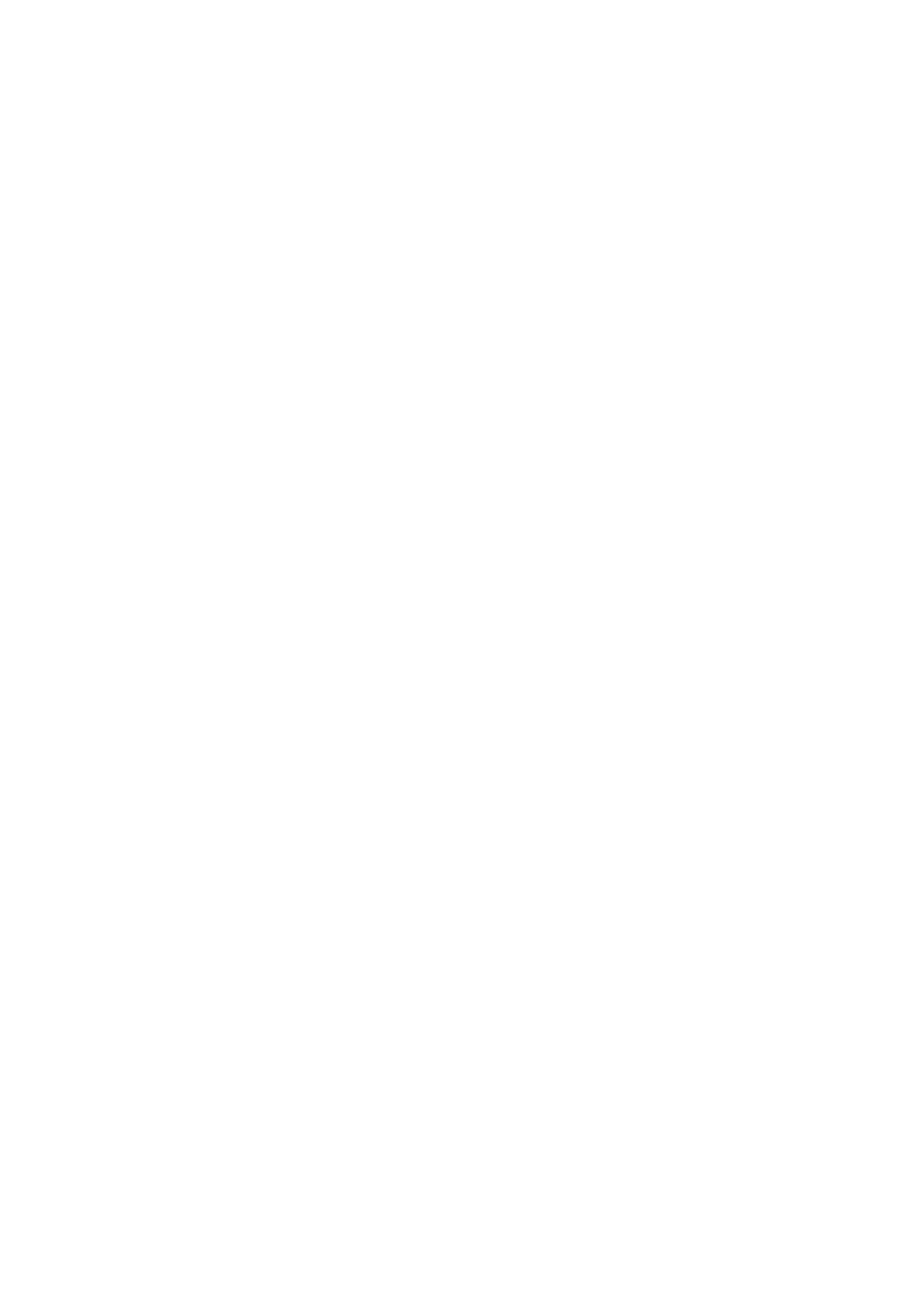#### <span id="page-38-0"></span>**ENDNOTES**

#### <span id="page-38-1"></span>**Table of Legislation History**

| Legislation | <b>Year and No</b> | Commencement |
|-------------|--------------------|--------------|
|             |                    |              |
|             |                    |              |
|             |                    |              |
|             |                    |              |

#### <span id="page-38-2"></span>**Table of Renumbered Provisions**

| Original | Current |
|----------|---------|
|          |         |
|          |         |
|          |         |
|          |         |

#### <span id="page-38-3"></span>**Table of Endnote References**

 $\overline{a}$ 

- Subs (2) amended by Statute Law Revision (Miscellaneous Provisions) Act 1979 Sch 1,
- by Treasury Act 1985 Sch 2 and by Isle of Man Loans (Amendment) Act 2020 s 4.

Ss 1 and 2 repealed by Government Departments Act 1987 Sch 4.

Para (d) amended by Local Government Act 1985 Sch 5.

Subs (3) inserted by Isle of Man Loans (Amendment) Act 2020 s 4.

S 4 substituted by Isle of Man Loans (Amendment) Act 2020 s 5.

S 7 substituted by Isle of Man Loans (Amendment) Act 2020 s 6.

Subs (1) amended by Treasury Act 1985 Sch 2.

Subs (1) amended by Statute Law Revision Act 2021 s 24.

Subs (3) amended by Statute Law Revision Act 2021 s 24.

S 11 substituted by Isle of Man Loans (Amendment) Act 2020 s 7.

Subs (1A) inserted by Isle of Man Loans (Amendment) Act 2020 s 8.

Subs (1B) inserted by Isle of Man Loans (Amendment) Act 2020 s 8.

Subs (2) amended by Treasury Act 1985 Sch 2.

Subs (3) substituted by Isle of Man Loans (Amendment) Act 2020 s 8.

Subs (5) amended by Treasury Act 1985 Sch 2.

S 16 amended by Isle of Man Loans (Amendment) Act 2020 s 9.

S 18 amended by Treasury Act 1985 Sch 2.

S 21 amended by Treasury Act 1985 Sch 2.

Subs (4) amended by SD352/09.

S 26 amended by Treasury Act 1985 Sch 2.

S 28 repealed by Trustee Act 2001 Sch 4.

Subs (1) amended by Treasury Act 1985 Sch 2.